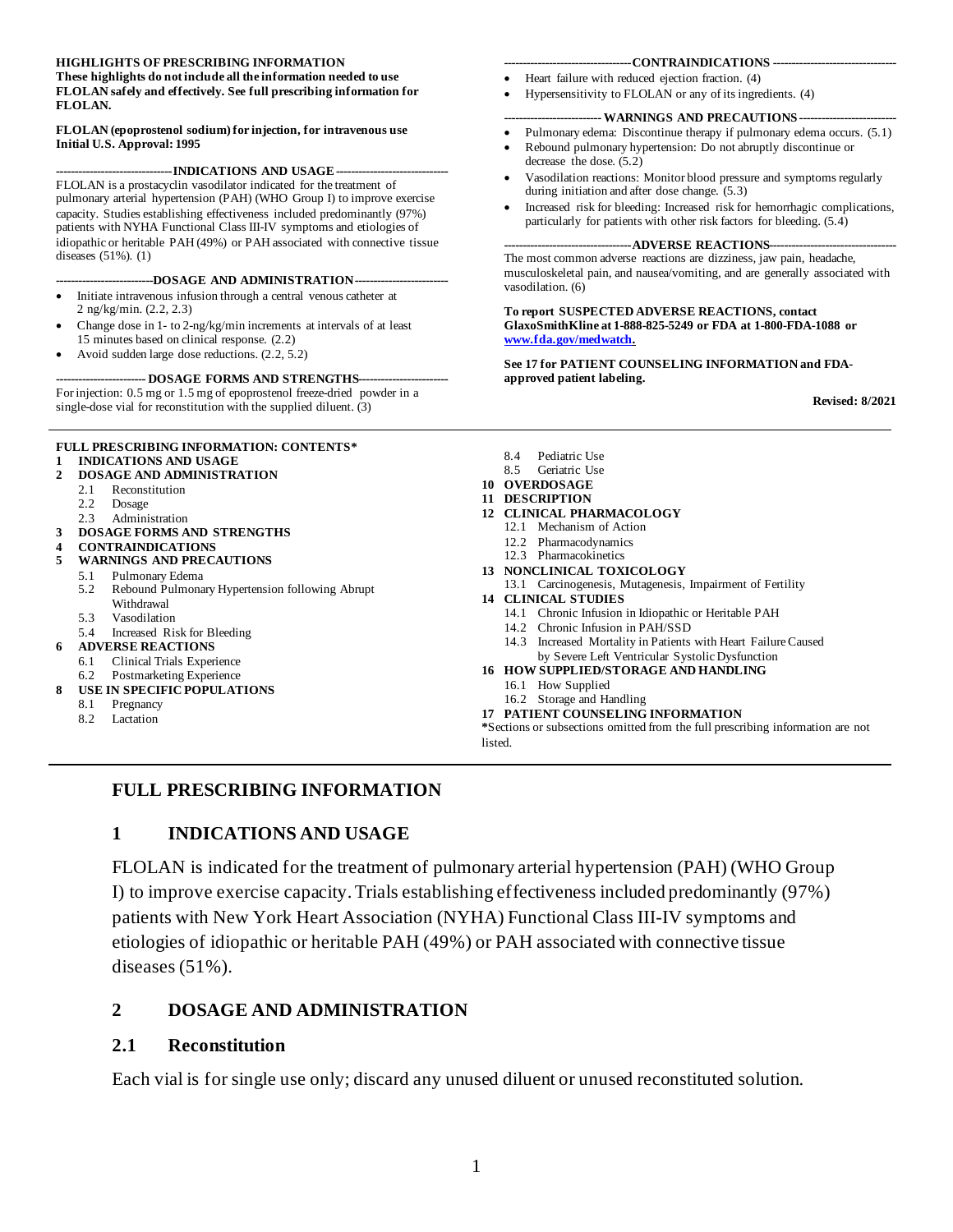Select a concentration for the solution of FLOLAN that is compatible with the infusion pump being used with respect to minimum and maximum flow rates, reservoir capacity, and the infusion pump criteria listed below *[see Dosage and Administration (2.3)]*.

Using aseptic technique, reconstitute FLOLAN only with pH 12 STERILE DILUENT for FLOLAN. Table 1 gives directions for preparing several different concentrations of FLOLAN. See storage and administration time limits for the reconstituted FLOLAN below.

| To make 100 mL of<br>solution with final |                                                                                                                                                                                        |
|------------------------------------------|----------------------------------------------------------------------------------------------------------------------------------------------------------------------------------------|
| concentration of:                        | <b>Directions:</b>                                                                                                                                                                     |
| $3,000$ ng/mL                            | Dissolve contents of one 0.5-mg vial with 5 mL of sterile diluent. Withdraw<br>3 mL and add to sufficient sterile diluent to make a total of 100 mL.                                   |
| $5,000$ ng/mL                            | Dissolve contents of one $0.5$ -mg vial with 5 mL of sterile diluent. Withdraw<br>entire vial contents and add sufficient sterile diluent to make a total of<br>$100$ mL.              |
| $10,000 \,\mathrm{ng/mL}$                | Dissolve contents of two 0.5-mg vials each with 5 mL of sterile diluent.<br>Withdraw entire vial contents and add sufficient sterile diluent to make<br>a total of 100 mL.             |
| $15,000$ ng/mL <sup>a</sup>              | Dissolve contents of <b>one 1.5-mg vial</b> with 5 mL of sterile diluent. Withdraw<br>entire vial contents and add sufficient sterile diluent to make a total of<br>$100 \text{ mL}$ . |

**Table 1. Reconstitution and Dilution Instructions for FLOLAN Using pH 12 STERILE DILUENT for FLOLAN.**

<sup>a</sup> Higher concentrations may be prepared for patients who receive FLOLAN long-term.

Storage and Administration Limits for Reconstituted FLOLAN

- Freshly prepared reconstituted solutions or reconstituted solutions that have been stored at  $2^{\circ}$ C to  $8^{\circ}$ C (36 $^{\circ}$ F to 46 $^{\circ}$ F) for no longer than 8 days can be administered up to:
	- $\circ$  72 hours at up to 25 °C (77 °F).
	- $\circ$  48 hours at up to 30 °C (86 °F).
	- $\degree$  24 hours at up to 35 $\degree$ C (95 $\degree$ F).
	- o 12 hours at up to  $40^{\circ}$ C (104 $^{\circ}$ F).
- Reconstituted solutions can be used immediately. Refrigerate at  $2^{\circ}C$  to  $8^{\circ}C$  (36°F to 46°F) if not used immediately.
- Protect from light.
- Do not freeze reconstituted solutions.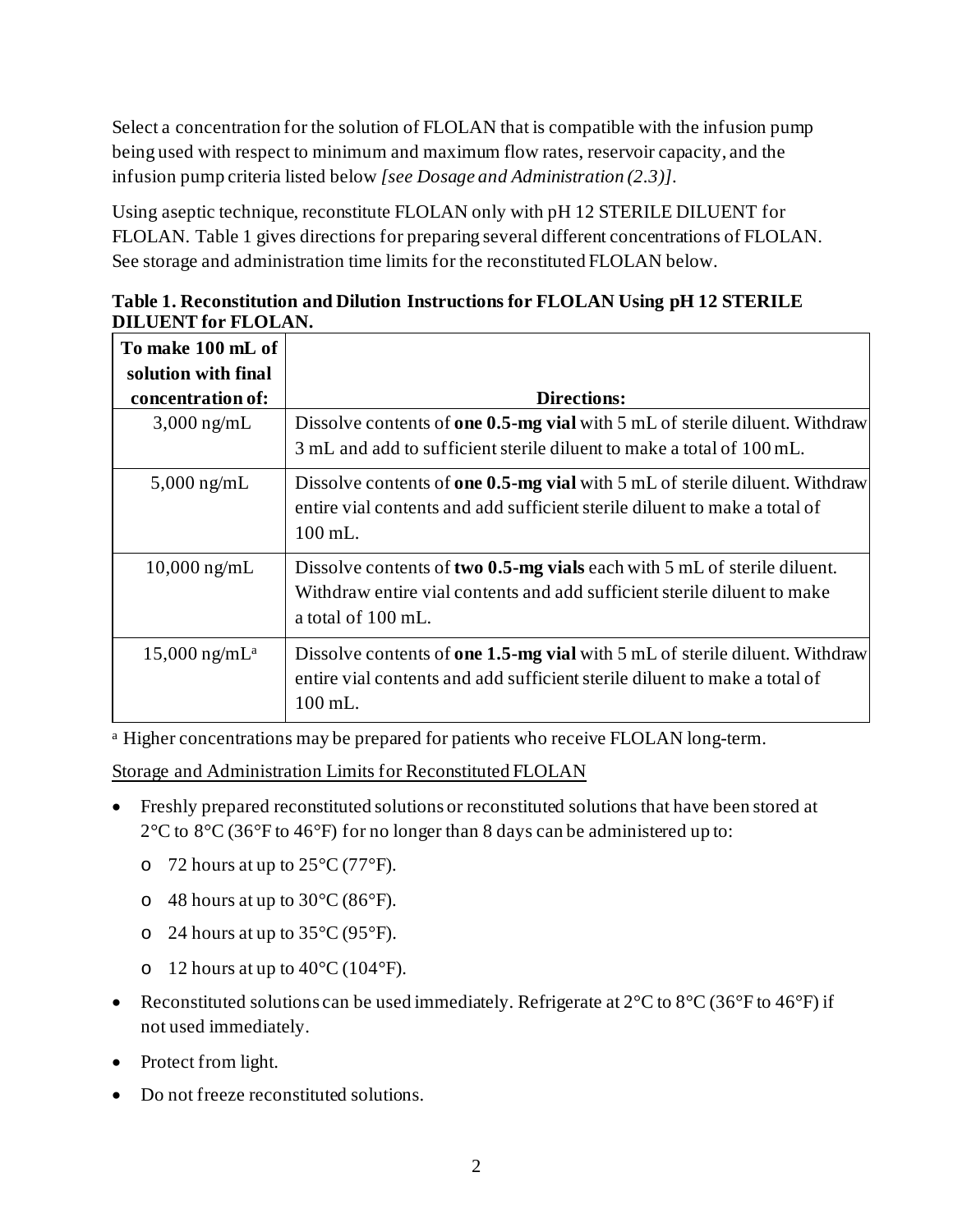## <span id="page-2-0"></span>**2.2 Dosage**

Initiate intravenous infusions of FLOLAN at 2 ng/kg/min. Alter the infusion by 1- to 2-ng/kg/min increments at intervals sufficient to allow assessment of clinical response. These intervals should be at least 15 minutes.

During dose initiation, asymptomatic increases in pulmonary artery pressure coincident with increases in cardiac output may occur. In such cases, consider dose reduction, but such an increase does not imply that chronic treatment is contraindicated.

Base changes in the chronic infusion rate on persistence, recurrence, or worsening of the patient's symptoms of pulmonary hypertension and the occurrence of adverse vasodilatory reactions. In general, expect progressive increases in dose.

If dose-related adverse reactions occur, make dose decreases gradually in 2-ng/kg/min decrements every 15 minutes or longer until the dose-limiting effects resolve *[see Adverse Reactions (6.1, 6.2)]*. Avoid abrupt withdrawal of FLOLAN or sudden large reductions in infusion rates *[see Warnings and Precautions (5.2)]*.

Following establishment of a new chronic infusion rate, measure standing and supine blood pressure for several hours.

Taper doses of FLOLAN after initiation of cardiopulmonary bypassin patients receiving lung transplants.

## <span id="page-2-1"></span>**2.3 Administration**

Initiate FLOLAN in a setting with adequate personnel and equipment for physiologic monitoring and emergency care.

Inspect parenteral drug products for particulate matter and discoloration prior to administration whenever solution and container permit. If either particulate matter or discoloration is noted, do not use.

Administer continuous chronic infusion of FLOLAN through a central venous catheter. Temporary peripheral intravenous infusion may be used until central access is established. Do not administer bolus injections of FLOLAN.

The ambulatory infusion pump used to administer FLOLAN should: (1) be small and lightweight, (2) be able to adjust infusion rates in  $2$ -ng/kg/min increments, (3) have occlusion, end-of-infusion, and low-battery alarms, (4) be accurate to  $\pm 6\%$  of the programmed rate, and (5) be positive-pressure-driven (continuous or pulsatile) with intervals between pulses not exceeding 3 minutes at infusion rates used to deliver FLOLAN. The reservoir should be made of polyvinyl chloride, polypropylene, or glass. Use a 60-inch microbore non-di-(2 ethylhexyl)phthalate (DEHP) extension set with proximal antisyphon valve, low-priming volume (0.9 mL), and in-line 0.22-micron filter.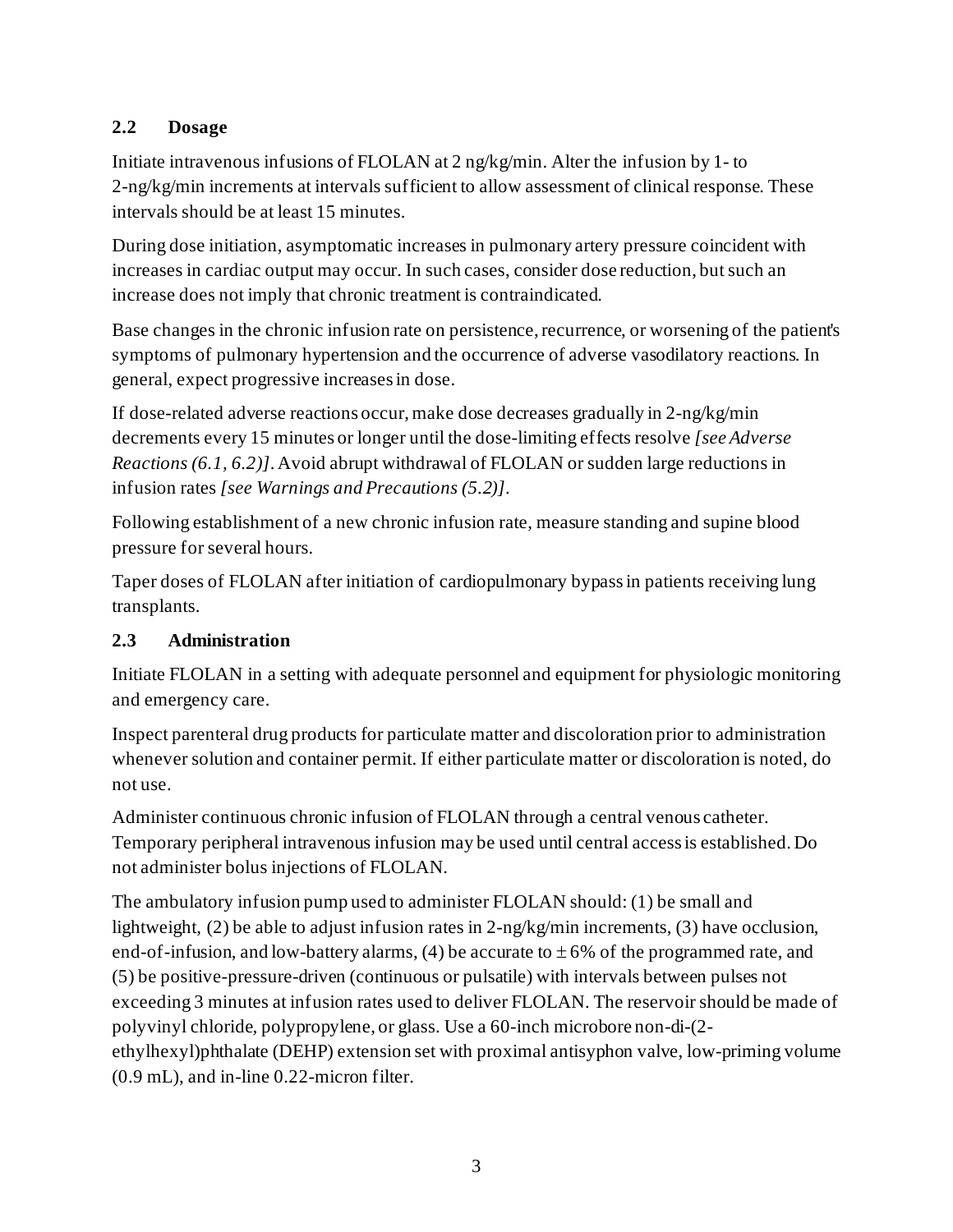Preparation and administration materials containing polyethylene terephthalate (PET) or polyethylene terephthalate glycol (PETG) may become damaged when used with FLOLAN prepared with pH 12 STERILE DILUENT for FLOLAN and therefore must not be used.

Consult the manufacturer of the sets to confirm that they are considered compatible with highly alkaline solutions, such as FLOLAN prepared with pH 12 STERILE DILUENT for FLOLAN.

To avoid interruptions in drug delivery, the patient should have access to a backup infusion pump and intravenous infusion sets.

Do not administer or dilute reconstituted solutions of FLOLAN with other parenteral solutions or medications. Consider a multi-lumen catheter if other intravenous therapies are routinely administered.

Select a concentration for the solution of FLOLAN that is compatible with the infusion pump being used with respect to minimum and maximum flow rates, reservoir capacity, and the infusion pump criteria listed above. When administered chronically, prepare FLOLAN in a drug delivery reservoir appropriate for the infusion pump with a total reservoir volume of at least 100 mL, using 2 vials of pH 12 STERILE DILUENT for FLOLAN.

Generally, 3,000 ng/mL and 10,000 ng/mL are satisfactory concentrations to deliver between 2 to 16 ng/kg/min in adults. Higher infusion rates, and therefore, more concentrated solutions may be necessary with long-term administration of FLOLAN.

Infusion rates may be calculated using the following formula:

## **Infusion Rate (mL/h) = [Dose (ng/kg/min) x Weight (kg) x 60 min/h] Final Concentration (ng/mL)**

Example calculations for infusion rates are as follows:

**Example 1:** for a 60-kg person at the recommended initial dose of 2 ng/kg/min using a 3,000-ng/mL concentration, the infusion rate would be as follows:

**Infusion Rate**  $(mL/h) = [2 (ng/kg/min) x 60 (kg) x 60 (min/h)] = 2.4 (mL/h)$ **3,000** (ng/mL)

**Example 2:** for a 70-kg person at a dose of 16 ng/kg/min using a 15,000-ng/mL concentration, the infusion rate would be as follows:

**Infusion Rate**  $(mL/h) = [16 (ng/kg/min) x 70 (kg) x 60 (min/h)] = 4.48 (mL/h)$ **15,000** (ng/mL)

## <span id="page-3-0"></span>**3 DOSAGE FORMS AND STRENGTHS**

For injection: 0.5 mg or 1.5 mg of epoprostenol, freeze-dried powder in a single-dose vial for reconstitution with the supplied diluent.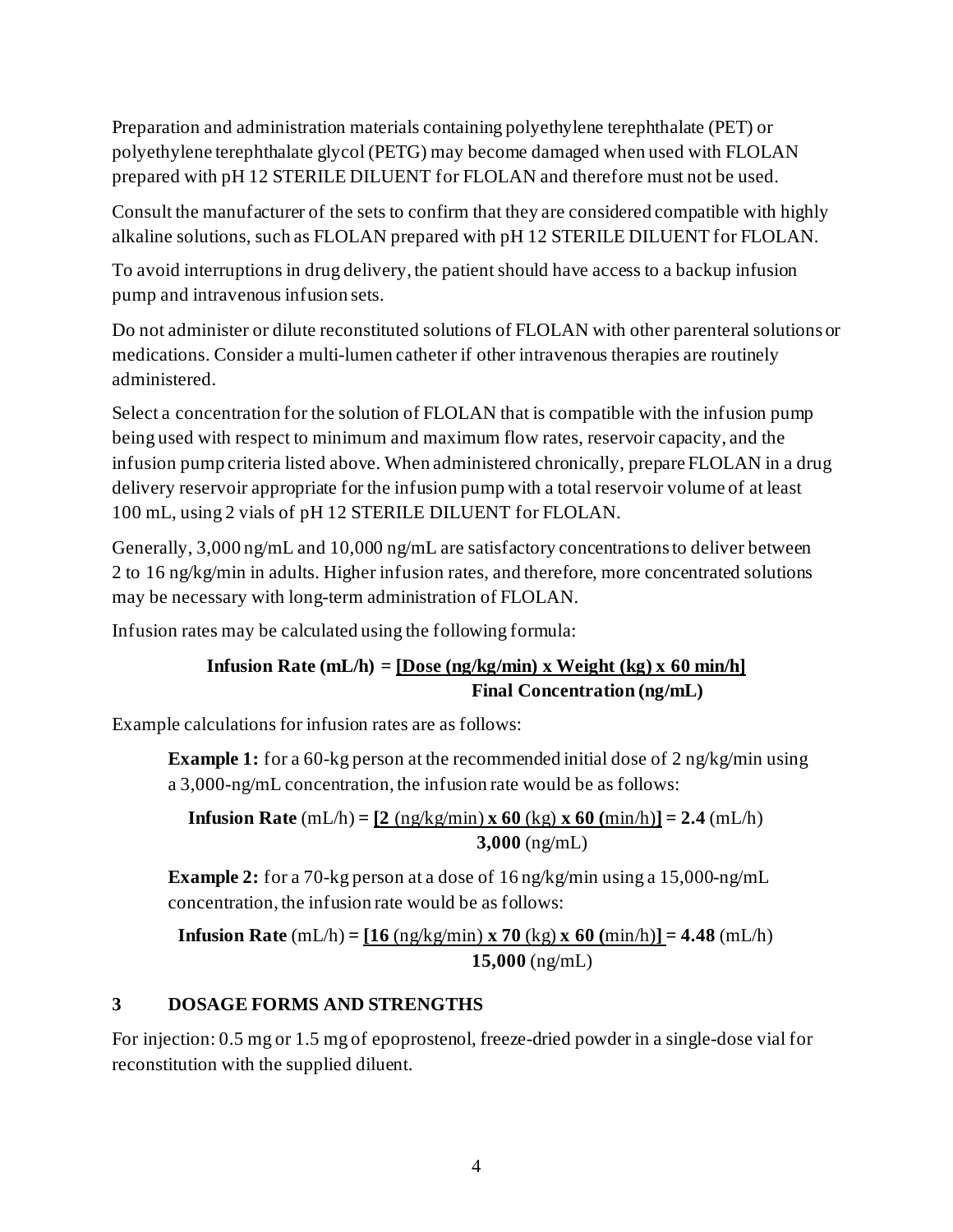## <span id="page-4-0"></span>**4 CONTRAINDICATIONS**

FLOLAN is contraindicated in patients with heart failure caused by reduced left ventricular ejection fraction *[see Clinical Studies (14.3)]*.

FLOLAN is contraindicated in patients with a hypersensitivity to the drug or any of its ingredients.

# <span id="page-4-1"></span>**5 WARNINGS AND PRECAUTIONS**

## <span id="page-4-2"></span>**5.1 Pulmonary Edema**

If the patient develops pulmonary edema during initiation with FLOLAN, discontinue therapy and do not readminister. Consider the possibility of associated pulmonary veno-occlusive disease in such patients.

# <span id="page-4-3"></span>**5.2 Rebound Pulmonary Hypertension following Abrupt Withdrawal**

Avoid abrupt withdrawal (including interruptions in drug delivery) or sudden large reductions in dosage of FLOLAN because symptoms associated with rebound pulmonary hypertension (e.g., dyspnea, dizziness, and asthenia) may occur. In clinical trials, one Class III patient's death was judged attributable to the interruption of FLOLAN.

# <span id="page-4-4"></span>**5.3 Vasodilation**

FLOLAN is a potent pulmonary and systemic vasodilator and can cause hypotension and other reactions such as flushing, nausea, vomiting, dizziness, and headache. Monitor blood pressure and symptoms regularly during initiation and after dose change *[see Dosage and Administration (2.2)].*

# <span id="page-4-5"></span>**5.4 Increased Risk for Bleeding**

FLOLAN is a potent inhibitor of platelet aggregation. Therefore, expect an increased risk for hemorrhagic complications, particularly for patients with other risk factors for bleeding *[see Clinical Pharmacology (12.3)]*.

# <span id="page-4-6"></span>**6 ADVERSE REACTIONS**

# <span id="page-4-7"></span>**6.1 Clinical Trials Experience**

Because clinical trials are conducted under widely varying conditions, adverse reaction rates observed in the clinical trials of a drug cannot be directly compared with rates in the clinical trials of another drug and may not reflect the rates observed in practice.

Adverse reactions are shown in Table 2 and are generally related to vasodilatory effects.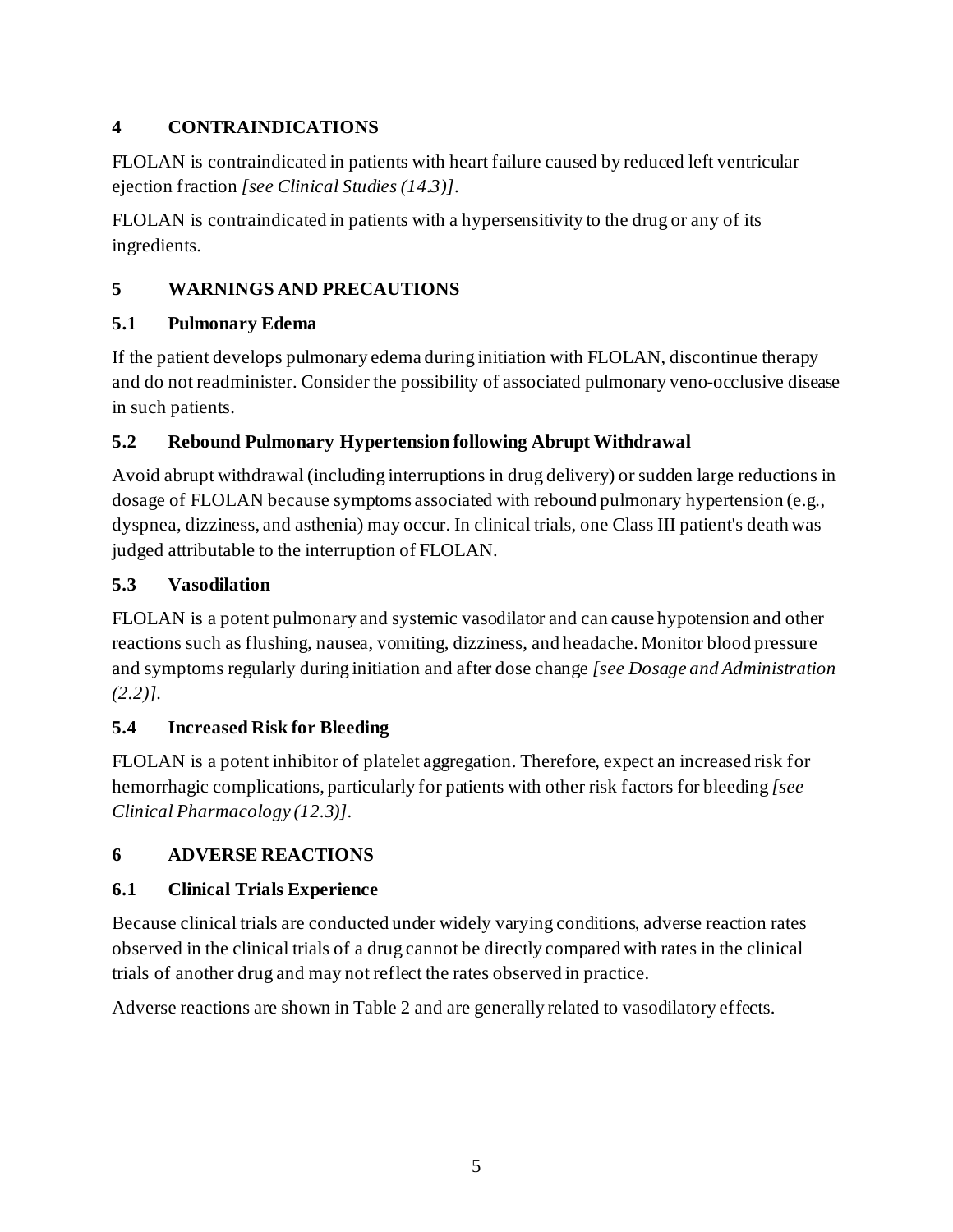**Table 2. Adverse Reactions Occurring in Patients with Idiopathic or Heritable PAH and with PAH Associated with Scleroderma Spectrum of Diseases (PAH/SSD) Occurring ≥10% More Frequently on FLOLAN than Conventional Therapy**

|                                       |               | <b>Idiopathic or Heritable</b> |                |             |
|---------------------------------------|---------------|--------------------------------|----------------|-------------|
|                                       | <b>PAH</b>    |                                | <b>PAH/SSD</b> |             |
|                                       |               | Conventiona                    |                | Conventiona |
|                                       | <b>FLOLAN</b> | l Therapy                      | <b>FLOLAN</b>  | l Therapy   |
| <b>Adverse Reaction</b>               | $(n = 52)$    | $(n = 54)$                     | $(n = 56)$     | $(n = 55)$  |
| Body as a whole                       |               |                                |                |             |
| Jaw pain                              | 54%           | 0%                             | 75%            | 0%          |
| Nonspecific musculoskeletal pain      | 35%           | 15%                            | 84%            | 65%         |
| Headache                              | 83%           | 33%                            | 46%            | 5%          |
| Chills/fever/sepsis/flu-like symptoms | 25%           | 11%                            | 13%            | 11%         |
| Cardiovascular system                 |               |                                |                |             |
| Flushing                              | 42%           | 2%                             | 23%            | 0%          |
| Hypotension                           | 27%           | 31%                            | 13%            | 0%          |
| Tachycardia                           | 35%           | 24%                            | 43%            | 42%         |
| <b>Digestive system</b>               |               |                                |                |             |
| Anorexia                              | 25%           | 30%                            | 66%            | 47%         |
| Nausea/Vomiting                       | 67%           | 48%                            | 41%            | 16%         |
| Diarrhea                              | 37%           | 6%                             | 50%            | 5%          |
| <b>Skin and Appendages</b>            |               |                                |                |             |
| Skin ulcer                            |               |                                | 39%            | 24%         |
| Eczema/rash/urticaria                 | 10%           | 13%                            | 25%            | 4%          |
| Musculoskeletal System                |               |                                |                |             |
| Myalgia                               | 44%           | 31%                            |                |             |
| <b>Nervous system</b>                 |               |                                |                |             |
| Anxiety/hyperkinesias/nervousness     | 21%           | 9%                             | 7%             | 5%          |
| /tremor                               |               |                                |                |             |
| Hyperesthesia/hypesthesia/paresthesia | 12%           | 2%                             | 5%             | 0%          |
| <b>Dizziness</b>                      | 83%           | 70%                            | 59%            | 76%         |

Adverse Events Attributable to the Drug Delivery System

Chronic infusions of FLOLAN are delivered using a small, portable infusion pump through an indwelling central venous catheter. During controlled PAH trials of up to 12 weeks' duration, the local infection rate was about 18% and the rate for pain was about 11%. During long-term follow-up, sepsis was reported at a rate of 0.3 infections/patient per year in patients treated with FLOLAN.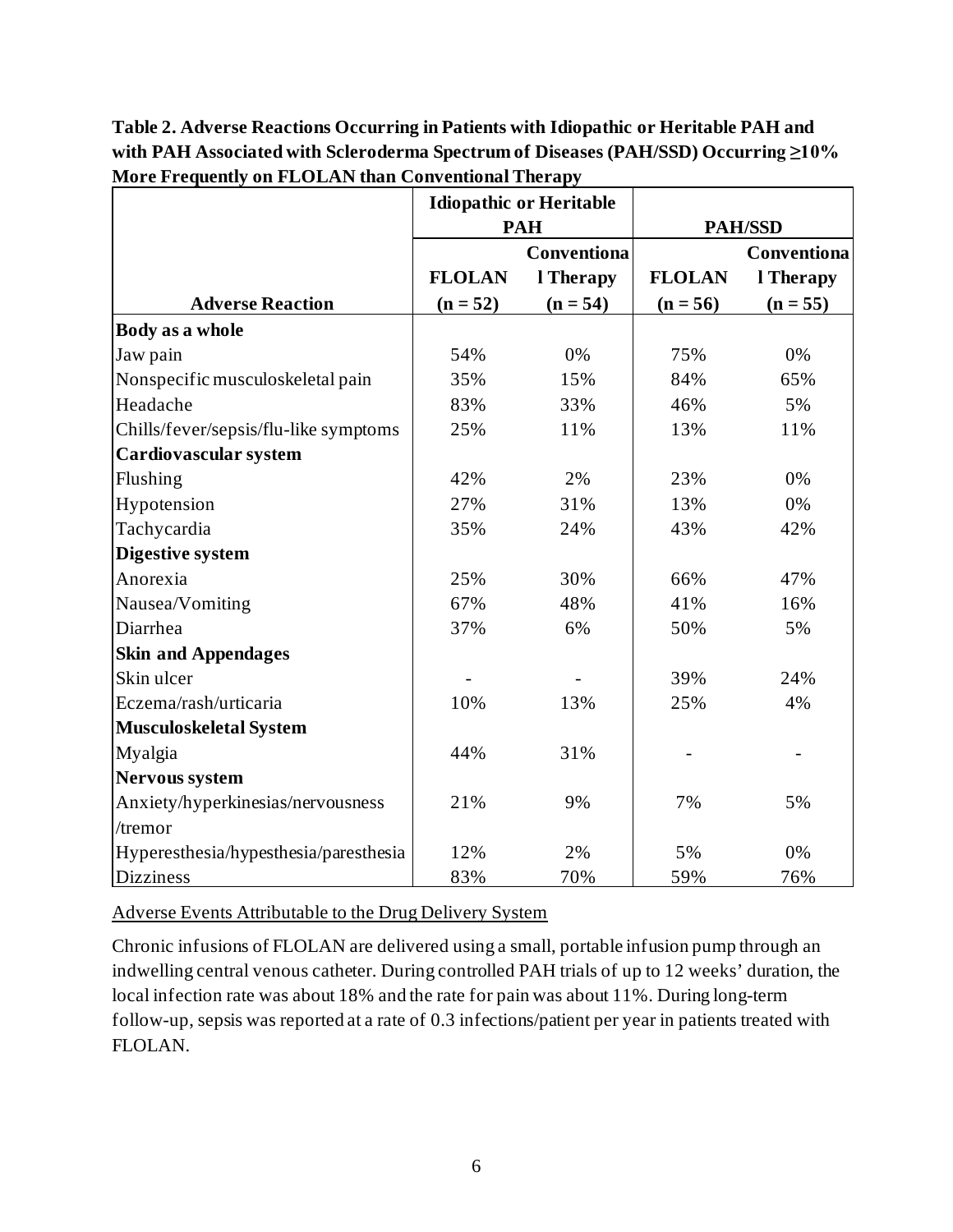## <span id="page-6-0"></span>**6.2 Postmarketing Experience**

The following events have been identified during postapproval use of FLOLAN. Because these reactions are reported voluntarily from a population of uncertain size, it is not always possible to estimate reliably their frequency or establish a causal relationship to drug exposure.

Blood and Lymphatic

Anemia, hypersplenism, pancytopenia, splenomegaly, thrombocytopenia.

Cardiac High output cardiac failure. Endocrine and Metabolic Hyperthyroidism. Gastrointestinal Hepatic failure. Respiratory, Thoracic, and Mediastinal Pulmonary embolism.

#### <span id="page-6-1"></span>**8 USE IN SPECIFIC POPULATIONS**

#### <span id="page-6-2"></span>**8.1 Pregnancy**

#### Risk Summary

Limited published data from case series and case reports have not established an association with FLOLAN and major birth defects, miscarriage or adverse maternal or fetal outcomes when FLOLAN is used during pregnancy. There are risks to the mother and fetus from untreated pulmonary arterial hypertension *(see Clinical Considerations)*. In animal reproduction studies, pregnant rats and rabbits received epoprostenol sodium during organogenesis at exposures of 2.5 and 4.8 times the maximum recommended human dose (MRHD), respectively, and there was no effect on the fetus (*see Data)*.

The estimated background risk of major birth defects and miscarriage for the indicated population is unknown. All pregnancies have a background risk of birth defect, loss, or other adverse outcomes. In the U.S. general population, the estimated background risk of major birth defects and miscarriage in clinically recognized pregnancies is 2% to 4% and 15% to 20%, respectively.

#### Clinical Considerations

*Disease-Associated Maternal and/or Embryo/Fetal Risk:* Pregnant women with untreated pulmonary arterial hypertension are at risk for heart failure, stroke, preterm delivery, and maternal and fetal death.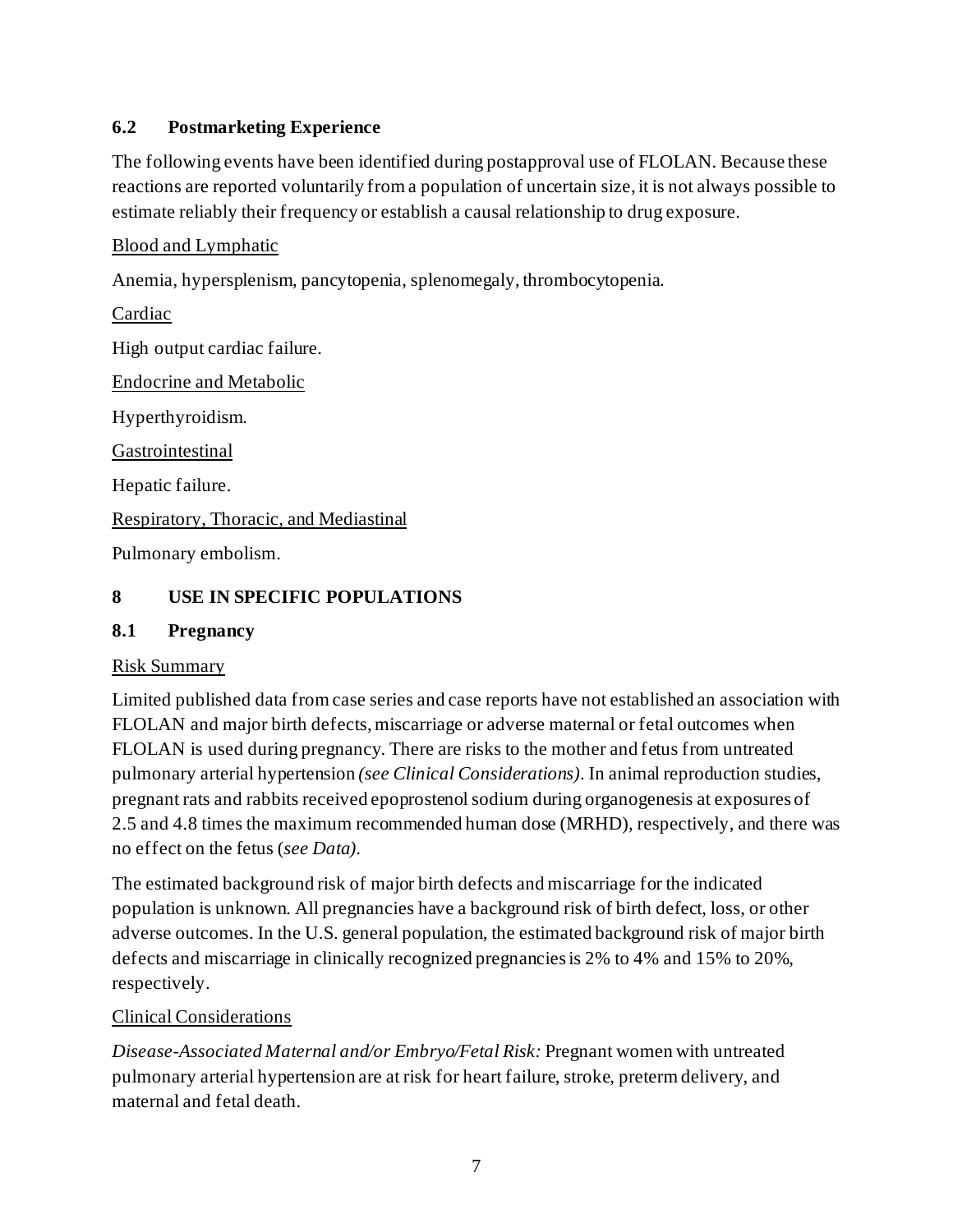# Data

*Animal Data:* Embryo-fetal development studies have been performed in rats and rabbits during organogenesis. Epoprostenol sodium doses up to 100 mcg/kg/day, a dose that was maternally toxic in rabbits but not in rats (600 mcg/m2/day in rats, 2.5 times the MRHD, and 1,180 mcg/m2/day in rabbits, 4.8 times the MRHD based on body surface area), had no effect on the fetus.

In a postnatal development study, epoprostenol sodium was administered subcutaneously to female rats for 2 weeks prior to mating through weaning and to male rats for 60 days prior to and through mating at a male and female toxic dose of up to 100 mcg/kg/day (600 mcg/m<sup>2</sup>/day, 2.5 times the MRHD based on body surface area). There was no effect on growth and development of the offspring.

## <span id="page-7-0"></span>**8.2 Lactation**

## Risk Summary

There are no data on the presence of epoprostenol in either human or animal milk, the effects on the breastfed infant, or the effect on milk production.

The developmental and health benefits of breastfeeding should be considered along with the mother's clinical need for FLOLAN and any potential adverse effects on the breastfed child from epoprostenol or from the underlying maternal condition.

## <span id="page-7-1"></span>**8.4 Pediatric Use**

Safety and effectiveness in pediatric patients have not been established.

## <span id="page-7-2"></span>**8.5 Geriatric Use**

Clinical trials of FLOLAN in pulmonary hypertension did not include sufficient numbers of subjects aged 65 and over to determine whether they respond differently from younger subjects. Other reported clinical experience has not identified differences in responses between the elderly and younger patients. In general, dose selection for an elderly patient should be cautious, usually starting at the low end of the dosing range, reflecting the greater frequency of decreased hepatic, renal, or cardiac function and of concomitant disease or other drug therapy.

## <span id="page-7-3"></span>**10 OVERDOSAGE**

## Signs and Symptoms

Hypoxemia, hypotension, and respiratory arrest leading to death have been reported in clinical practice following overdosage of FLOLAN.

Excessive doses of FLOLAN were associated with flushing, headache, hypotension, tachycardia, nausea, vomiting, and diarrhea during clinical trials.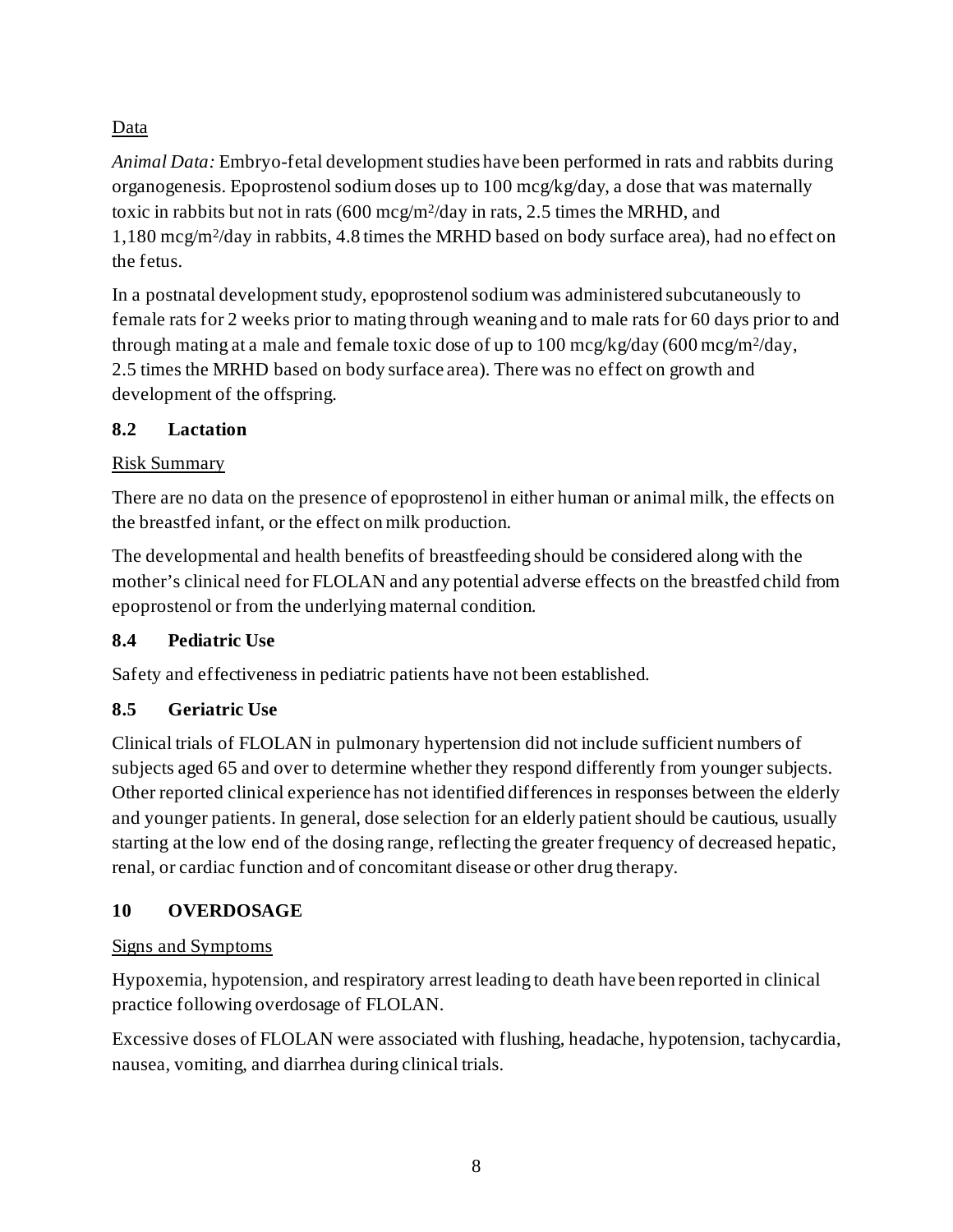One patient with PAH/SSD accidentally received 50 mL of an unspecified concentration of FLOLAN. The patient vomited and became unconscious with an initially unrecordable blood pressure. FLOLAN was discontinued and the patient regained consciousness within seconds.

Single intravenous doses of FLOLAN at 10 and 50 mg/kg (2,703 and 27,027 times the recommended acute phase human dose based on body surface area) were lethal to mice and rats, respectively. Symptoms of acute toxicity were hypoactivity, ataxia, loss of righting reflex, deep slow breathing, and hypothermia.

#### Treatment

<span id="page-8-0"></span>Discontinue or reduce dose of FLOLAN.

#### **11 DESCRIPTION**

FLOLAN (epoprostenol sodium) for injection is sterile sodium salt that is a white or off-white powder formulated for intravenous (IV) administration. Each vial of FLOLAN contains epoprostenol sodium equivalent to either 0.5 mg (500,000 ng) or 1.5 mg (1,500,000 ng) epoprostenol, 3.76 mg glycine, 50 mg mannitol, and 2.93 mg sodium chloride. Sodium hydroxide may have been added to adjust pH.

Epoprostenol (PGI2, PGX, prostacyclin), a metabolite of arachidonic acid, is a naturally occurring prostaglandin with potent vasodilatory activity and inhibitory activity of platelet aggregation. The chemical name of epoprostenol is (5Z,9α,11α,13*E*,15*S*)-6,9-epoxy-11,15 dihydroxyprosta-5,13-dien-1-oic acid. Epoprostenol sodium has a molecular weight of 374.45 and a molecular formula of  $C_{20}H_{31}NaO_5$ . The structural formula is:



FLOLAN must be reconstituted with pH 12 STERILE DILUENT for FLOLAN.

pH 12 STERILE DILUENT for FLOLAN is supplied in plastic vials each containing 50 mL of 94 mg glycine, 73.3 mg sodium chloride, sodium hydroxide (added to adjust the pH to 11.7 to 12.3), and Water for Injection. The stability of reconstituted solutions of FLOLAN is pHdependent and is greater at higher pH.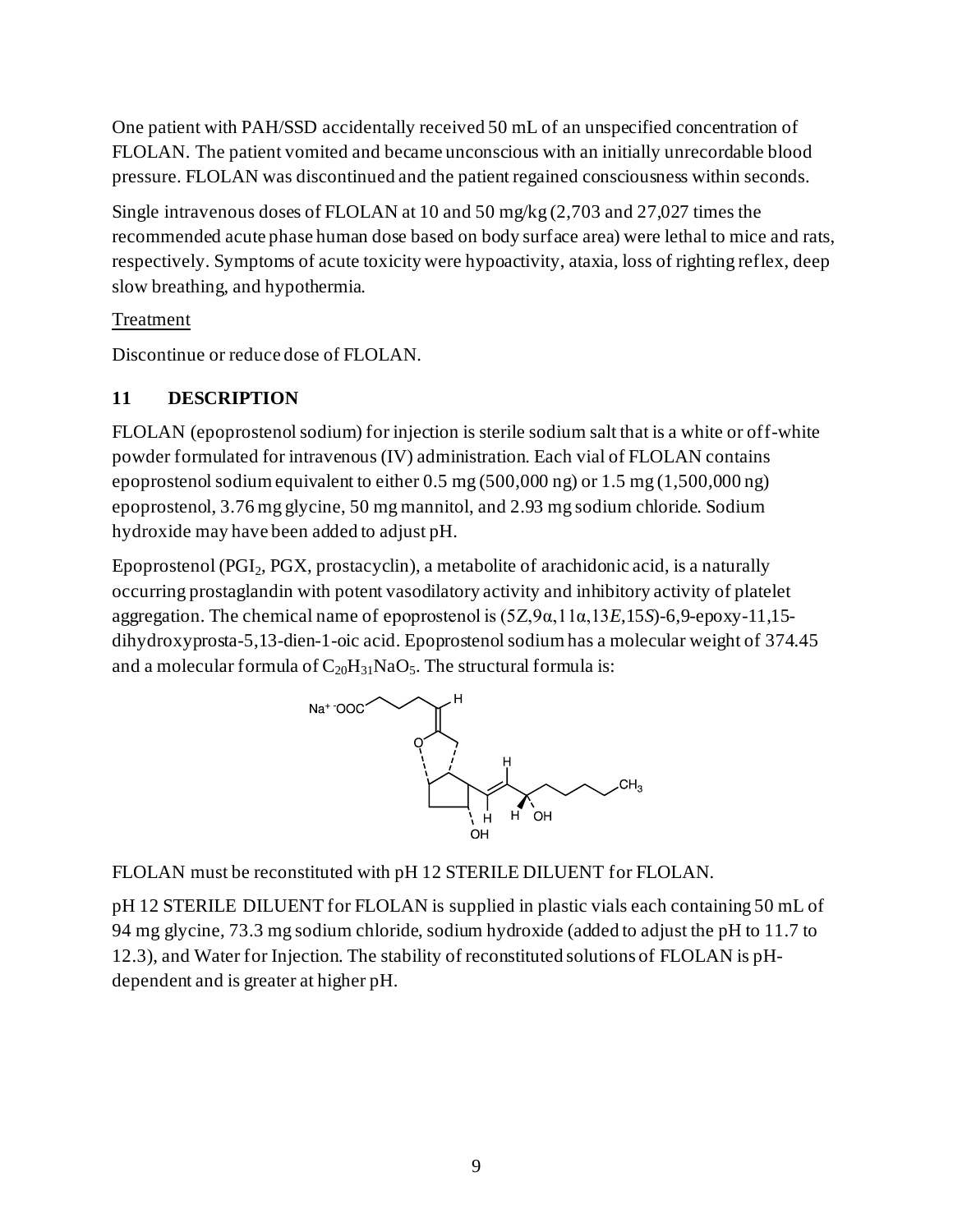## <span id="page-9-0"></span>**12 CLINICAL PHARMACOLOGY**

## <span id="page-9-1"></span>**12.1 Mechanism of Action**

Epoprostenol has 2 major pharmacological actions: (1) direct vasodilation of pulmonary and systemic arterial vascular beds and (2) inhibition of platelet aggregation.

## <span id="page-9-2"></span>**12.2 Pharmacodynamics**

### Acute Hemodynamic Effects

Acute intravenous infusions of FLOLAN for up to 15 minutes in patients with idiopathic or heritable PAH or PAH/SSD produce dose-related increases in cardiac index (CI) and stroke volume (SV) and dose-related decreases in pulmonary vascular resistance (PVR), total pulmonary resistance (TPR), and mean systemic arterial pressure (SAPm). The effects of FLOLAN on mean pulmonary artery pressure (PAPm) were variable and minor.

In humans, hemodynamic changes due to epoprostenol (e.g., increased heart rate, facial flushing) returned to baseline within 10 minutes of termination of 60-minute infusions of 1 to 16 ng/kg/min. This pharmacodynamic behavior is consistent with a short in vivo half-life and rapid clearance in humans, as suggested by the results of animal and in vitro studies.

In animals, the vasodilatory effects reduce right- and left-ventricular afterload and increase cardiac output and stroke volume. The effect of epoprostenol on heart rate in animals varies with dose. At low doses, there is vagally-mediated bradycardia, but at higher doses, epoprostenol causes reflex tachycardia in response to direct vasodilation and hypotension. No major effects on cardiac conduction have been observed. Additional pharmacologic effects of epoprostenol in animals include bronchodilation, inhibition of gastric acid secretion, and decreased gastric emptying.

## Drug Interaction Studies

Additional reductions in blood pressure may occur when FLOLAN is administered with diuretics, antihypertensive agents, or other vasodilators.

When other antiplatelet agents or anticoagulants are used concomitantly, there is a potential for FLOLAN to increase the risk of bleeding. However, patients receiving infusions of FLOLAN in clinical trials were maintained on anticoagulants without evidence of increased bleeding.

## <span id="page-9-3"></span>**12.3 Pharmacokinetics**

## Absorption/Distribution

Epoprostenol is rapidly hydrolyzed at neutral pH in blood and is also subject to enzymatic degradation. No available chemical assay is sufficiently sensitive and specific to assess the in vivo human pharmacokinetics of epoprostenol. Animal studies using tritium-labeled epoprostenol have indicated a high clearance (93 mL/kg/min), small volume of distribution (357 mL/kg), and a short half-life (2.7 minutes). During infusions in animals, steady-state plasma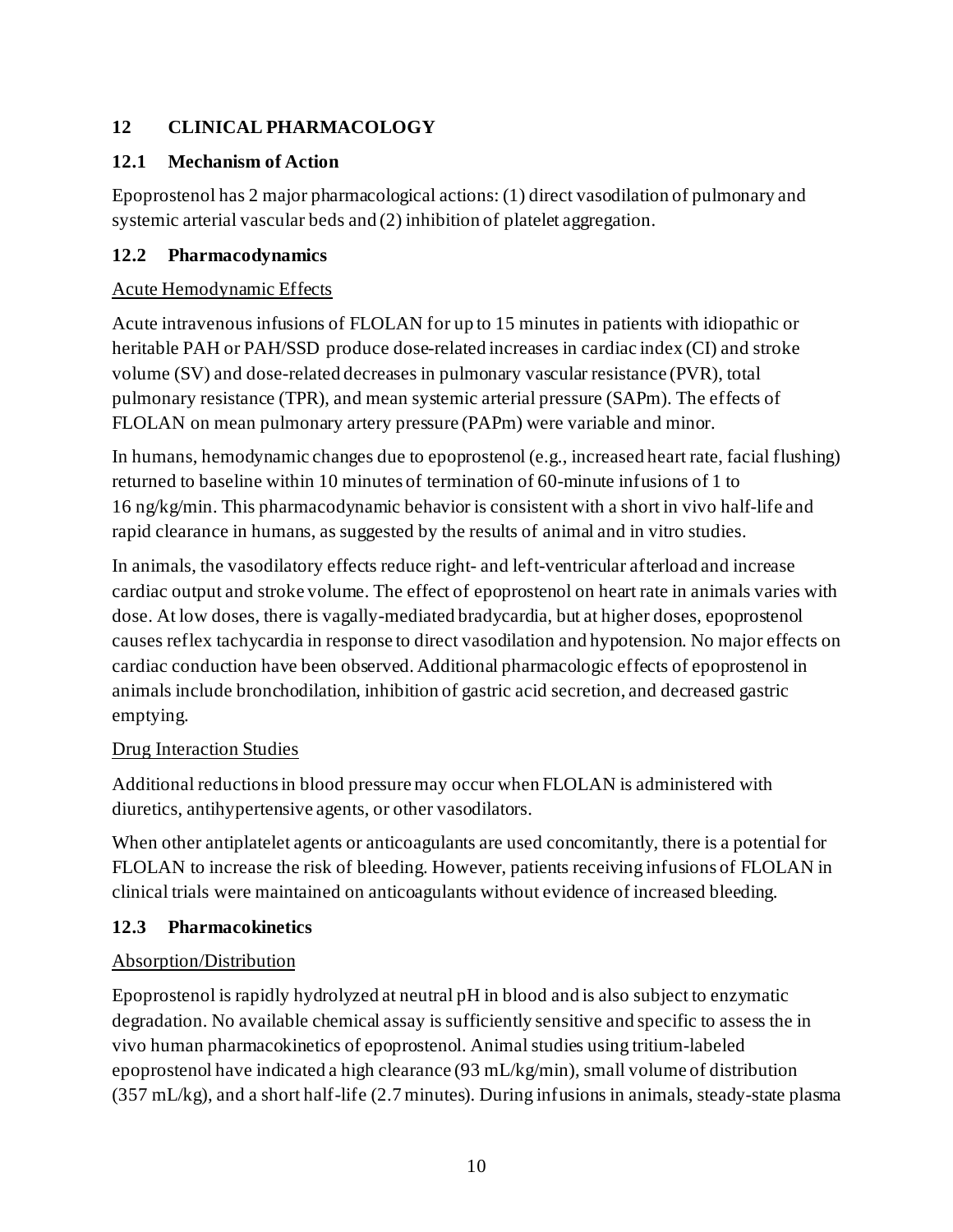concentrations of tritium-labeled epoprostenol were reached within 15 minutes and were proportional to infusion rates.

#### Metabolism

Tritium-labeled epoprostenol has been administered to humans in order to identify the metabolic products of epoprostenol. Epoprostenol is metabolized to 2 primary metabolites: 6-keto- $\text{PGF}_{1\alpha}$ (formed by spontaneous degradation) and 6,15-diketo-13,14-dihydro-PGF<sub>1 $\alpha$ </sub> (enzymatically formed), both of which have pharmacological activity orders of magnitude less than epoprostenol in animal test systems. The recovery of radioactivity in urine and feces over a 1-week period was 82% and 4% of the administered dose, respectively. Fourteen additional minor metabolites have been isolated from urine, indicating that epoprostenol is extensively metabolized in humans.

#### Elimination

The in vitro half-life of epoprostenol in human blood at 37<sup>o</sup>C and pH 7.4 is approximately 6 minutes; therefore, the in vivo half-life of epoprostenol in humans is expected to be no greater than 6 minutes.

#### Drug Interaction Studies

In a pharmacokinetic substudy in patients with congestive heart failure receiving furosemide in whom therapy with FLOLAN was initiated, apparent oral clearance values for furosemide  $(n = 23)$  were decreased by 13% on the second day of therapy and returned to baseline values by Day 87. The change in furosemide clearance value is not likely to be clinically significant.

In a pharmacokinetic substudy in patients with congestive heart failure receiving digoxin in whom therapy with FLOLAN was initiated, apparent oral clearance values for digoxin  $(n = 30)$ were decreased by 15% on the second day of therapy and returned to baseline values by Day 87. Clinical significance of this interaction is not known.

## <span id="page-10-0"></span>**13 NONCLINICAL TOXICOLOGY**

#### <span id="page-10-1"></span>**13.1 Carcinogenesis, Mutagenesis, Impairment of Fertility**

Long-term studies in animals have not been performed to evaluate carcinogenic potential. A micronucleus test in rats revealed no evidence of mutagenicity. The Ames test and DNA elution tests were also negative, although the instability of epoprostenol makes the significance of these tests uncertain.

In a fertility/postnatal development study, epoprostenol sodiumwas administered subcutaneously to female rats for 2 weeks prior to mating through weaning and to male rats for 60 days prior to and through mating at an adult toxic dose of up to  $100 \text{~mcg/kg/day}$  (600 mcg/m<sup>2</sup>/day, 2.5 times the MRHD based on body surface area). There was no effect on fertility in female or male rats.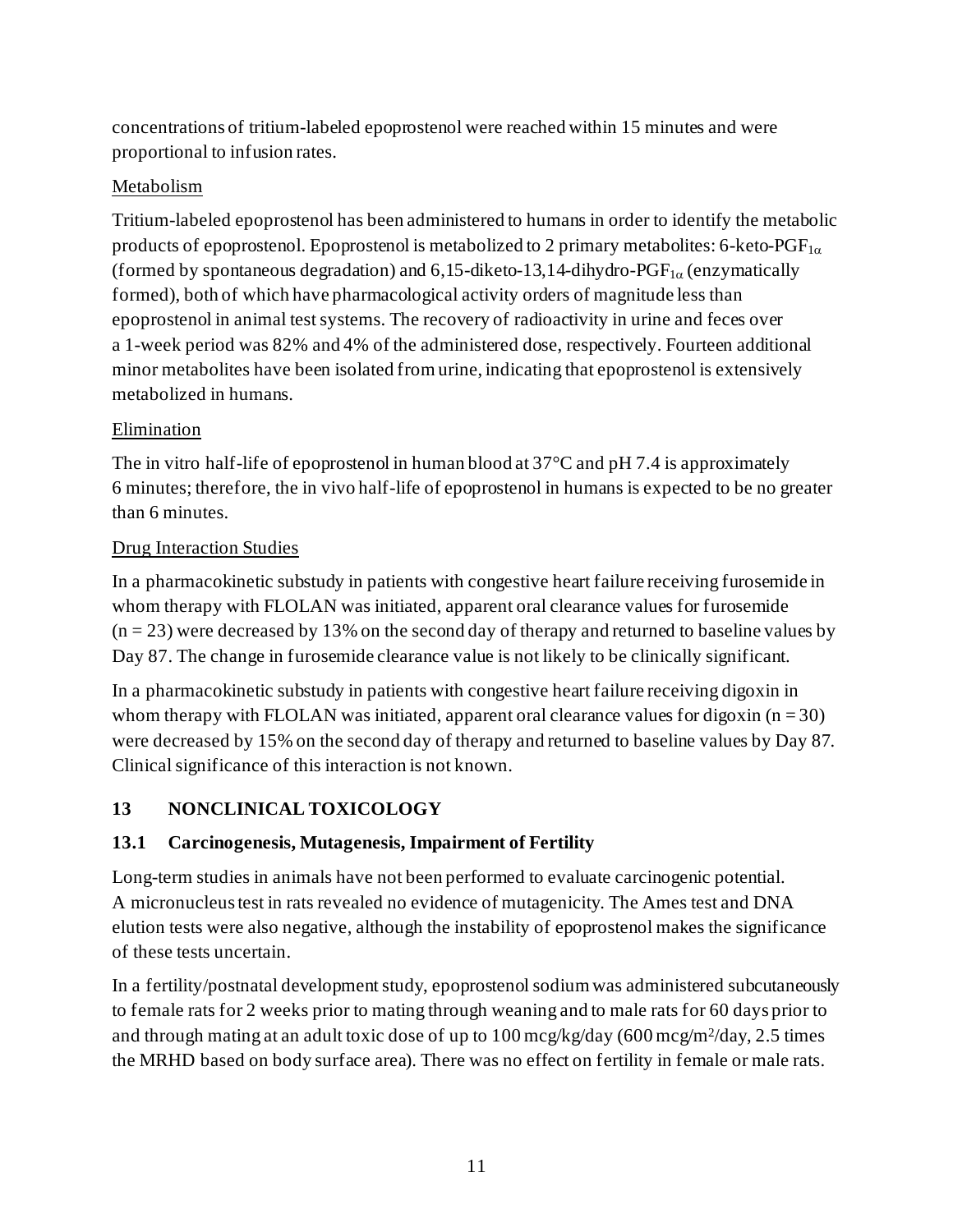#### <span id="page-11-0"></span>**14 CLINICAL STUDIES**

#### <span id="page-11-1"></span>**14.1 Chronic Infusion in Idiopathic or Heritable PAH**

#### Hemodynamic Effects

Chronic continuous infusions of FLOLAN in patients with idiopathic or heritable PAH were studied in 2 prospective, open, randomized trials of 8 and 12 weeks' duration comparing FLOLAN plus conventional therapy with conventional therapy alone. Dosage of FLOLAN was determined as described in *Dosage and Administration (2)* and averaged 9.2 ng/kg/min at trials' end. Conventional therapy varied among patients and included some or all of the following: anticoagulants in essentially all patients; oral vasodilators, diuretics, and digoxin in one-half to two-thirds of patients; and supplemental oxygen in about half the patients. Except for 2 NYHA Functional Class II patients, all patients were either functional Class III or Class IV. As results were similar in the 2 trials, the pooled results are described.

Chronic hemodynamic effects were generally similar to acute effects. Increases in CI, SV, and arterial oxygen saturation and decreases in PAPm, mean right atrial pressure (RAPm), TPR, and systemic vascular resistance (SVR) were observed in patients who received FLOLAN chronically compared with those who did not. Table 3 illustrates the treatment-related hemodynamic changes in these patients after 8 or 12 weeks of treatment.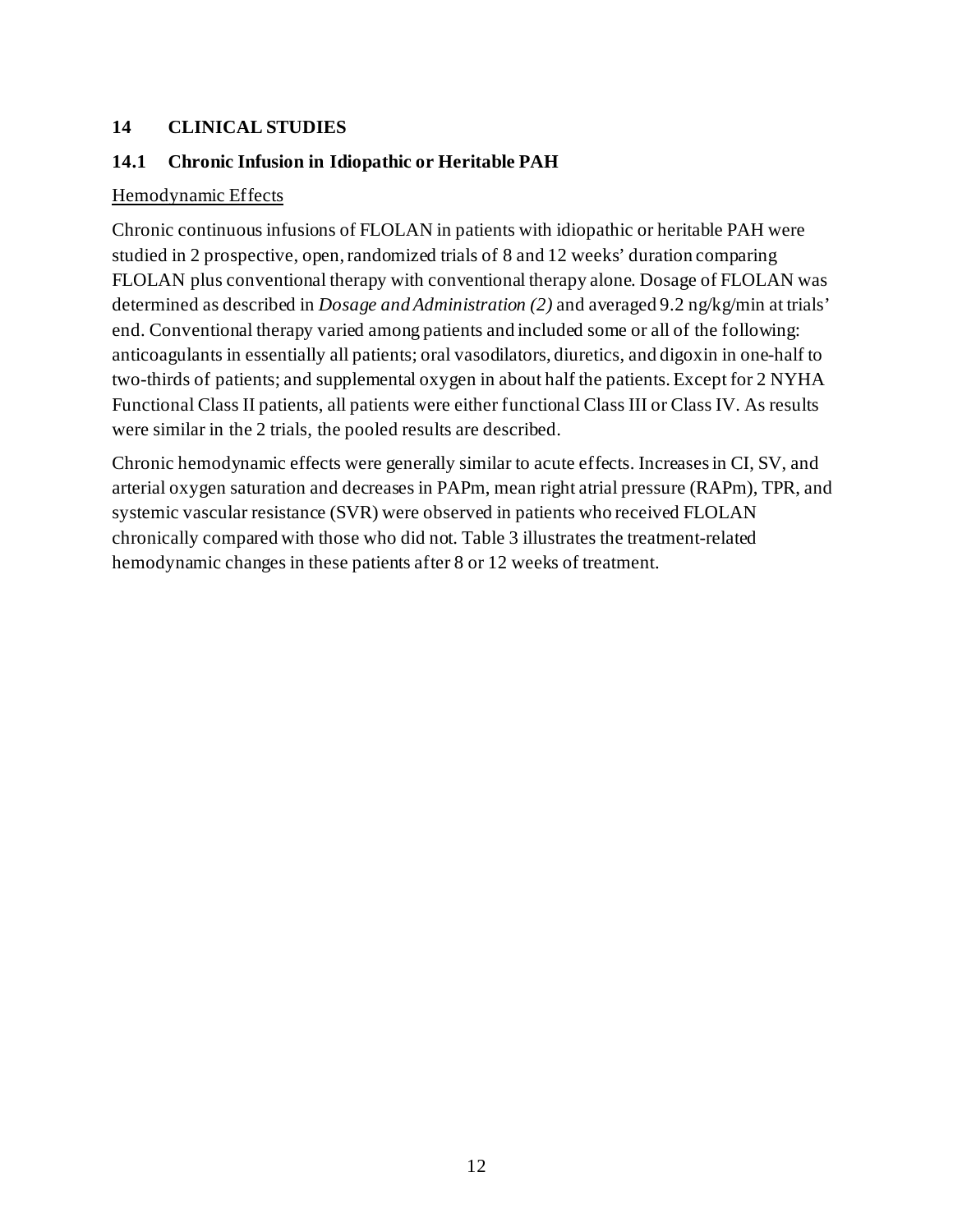|                                      | <b>Baseline</b>             |                                                 | <b>Mean Change from</b><br><b>Baseline at End of</b><br><b>Treatment Period</b> <sup>a</sup> |                                                 |  |
|--------------------------------------|-----------------------------|-------------------------------------------------|----------------------------------------------------------------------------------------------|-------------------------------------------------|--|
| Hemodynamic<br><b>Parameter</b>      | <b>FLOLAN</b><br>$(n = 52)$ | <b>Standard</b><br><b>Therapy</b><br>$(n = 54)$ | <b>FLOLAN</b><br>$(n = 48)$                                                                  | <b>Standard</b><br><b>Therapy</b><br>$(n = 41)$ |  |
| <b>CI</b><br>(L/min/m <sup>2</sup> ) | 2.0                         | 2.0                                             | 0.3 <sup>b</sup>                                                                             | $-0.1$                                          |  |
| PAPm<br>(mm Hg)                      | 60                          | 60                                              | $-5b$                                                                                        | 1                                               |  |
| <b>PVR</b><br>(Wood U)               | 16                          | 17                                              | $-4b$                                                                                        | 1                                               |  |
| <b>SAPm</b><br>(mm Hg)               | 89                          | 91                                              | $-4$                                                                                         | $-3$                                            |  |
| SV<br>(mL/beat)                      | 44                          | 43                                              | 6 <sup>b</sup>                                                                               | $-1$                                            |  |
| <b>TPR</b><br>(Wood U)               | 20                          | 21                                              | $-5b$                                                                                        | 1                                               |  |

**Table 3. Hemodynamics during Chronic Administration of FLOLAN in Patients with Idiopathic or Heritable PAH**

<sup>a</sup> At 8 weeks: FLOLAN  $n = 10$ , conventional therapy  $n = 11$  (n is the number of patients with hemodynamic data).

At 12 weeks: FLOLAN  $n = 38$ , conventional therapy  $n = 30$  (n is the number of patients with hemodynamic data).

<sup>b</sup> Denotes statistically significant difference between group receiving FLOLAN and group receiving conventional therapy.

 $CI = Cardiac index$ ,  $PAPm = Mean$  pulmonary arterial pressure,  $PVR = Pulmonary$ vascular resistance, SAPm = Mean systemic arterial pressure, SV = Stroke volume, TPR = Total pulmonary resistance.

These hemodynamic improvements appeared to persist when FLOLAN was administered for at least 36 months in an open, nonrandomized trial.

The acute hemodynamic response to FLOLAN did not correlate well with improvement in exercise tolerance or survival during chronic use of FLOLAN.

## Clinical Effects

A statistically significant improvement was observed in exercise capacity, as measured by the 6-minute walk test in patients receiving continuous intravenous FLOLAN plus conventional therapy  $(n = 52)$  for 8 or 12 weeks compared with those receiving conventional therapy alone  $(n = 54)$ . Improvements were apparent as early as the first week of therapy. Increases in exercise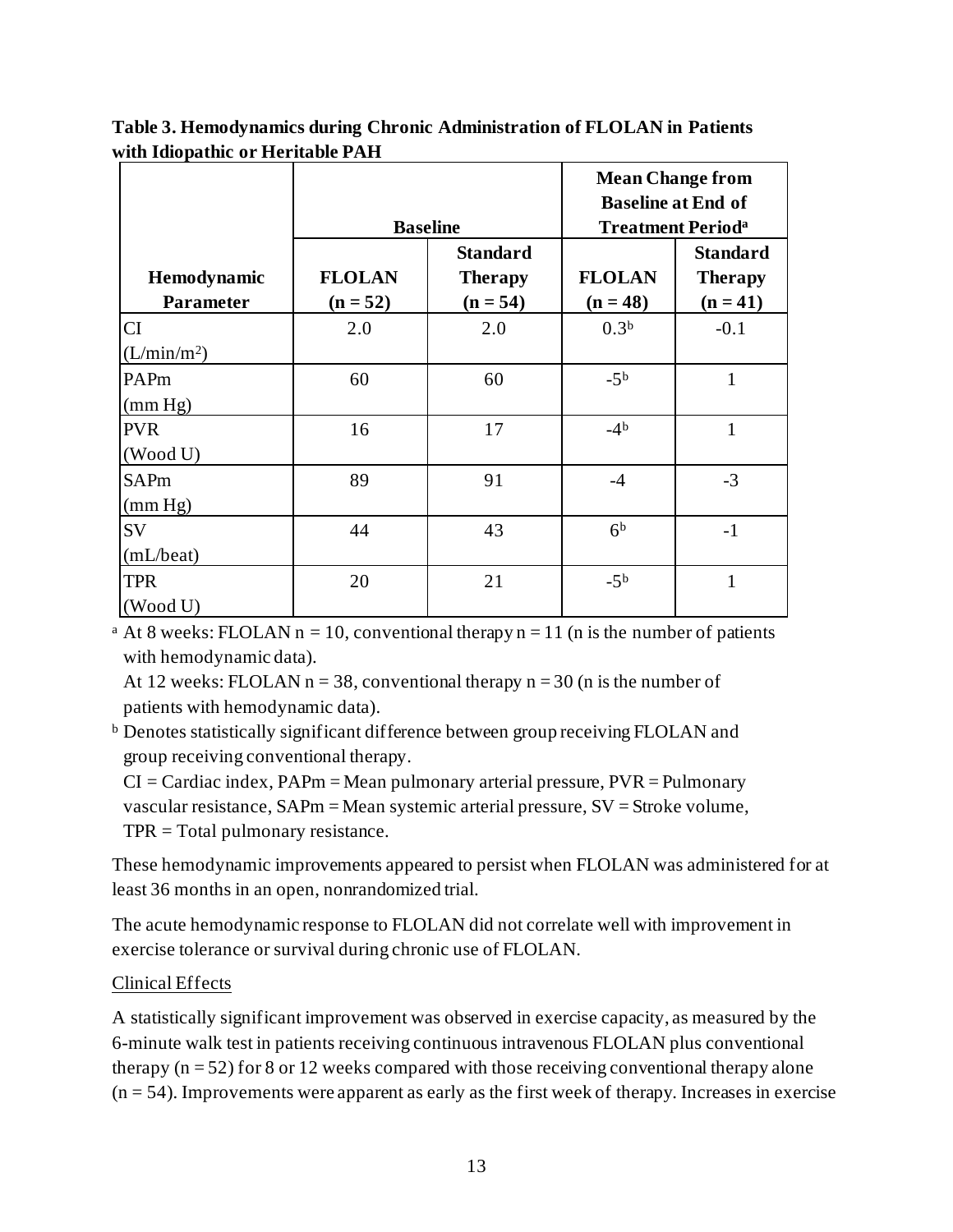capacity were accompanied by statistically significant improvement in dyspnea and fatigue, as measured by the Chronic Heart Failure Questionnaire and the Dyspnea Fatigue Index, respectively.

Survival was improved in NYHA Functional Class III and Class IV patients with idiopathic or heritable PAH treated with FLOLAN for 12 weeks in a multicenter, open, randomized, parallel trial. At the end of the treatment period, 8 of 40 (20%) patients receiving conventional therapy alone died, whereas none of the 41 patients receiving FLOLAN died  $(P = 0.003)$ .

## <span id="page-13-0"></span>**14.2 Chronic Infusion in PAH/SSD**

#### Hemodynamic Effects

Chronic continuous infusions of FLOLAN in patients with PAH/SSD were studied in a prospective, open, randomized trial of 12 weeks' duration comparing FLOLAN plus conventional therapy ( $n = 56$ ) with conventional therapy alone ( $n = 55$ ). Except for 5 NYHA Functional Class II patients, all patients were either functional Class III or Class IV. In the controlled 12-week trial in PAH/SSD, for example, the dose increased from a mean starting dose of 2.2 ng/kg/min. During the first 7 days of treatment, the dose was increased daily to a mean dose of 4.1 ng/kg/min on Day 7 of treatment. At the end of Week 12, the mean dose was 11.2 ng/kg/min. The mean incremental increase was 2 to 3 ng/kg/min every 3 weeks.

Conventional therapy varied among patients and included some or all of the following: anticoagulants in essentially all patients, supplemental oxygen and diuretics in two-thirds of the patients, oral vasodilators in 40% of the patients, and digoxin in a third of the patients. A statistically significant increase in CI and statistically significant decreases in PAPm, RAPm, PVR, and SAPm after 12 weeks of treatment were observed in patients who received FLOLAN chronically compared with those who did not. Table 4 illustrates the treatment-related hemodynamic changes in these patients after 12 weeks of treatment.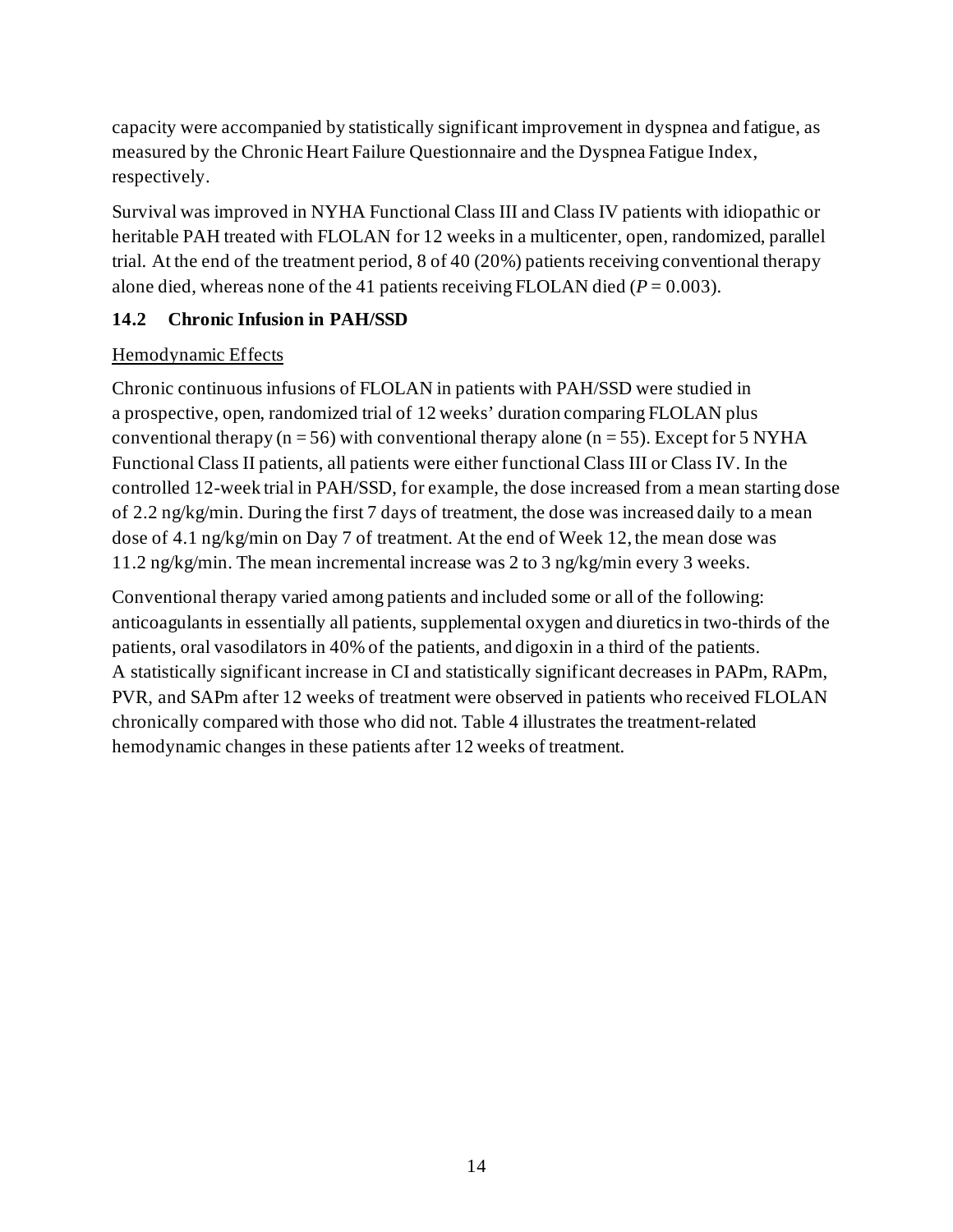|                         |                 |                     | <b>Mean Change from Baseline at</b> |                     |  |
|-------------------------|-----------------|---------------------|-------------------------------------|---------------------|--|
|                         | <b>Baseline</b> |                     | 12 Weeks                            |                     |  |
|                         |                 | <b>Conventional</b> |                                     | <b>Conventional</b> |  |
| Hemodynamic             | <b>FLOLAN</b>   | <b>Therapy</b>      | <b>FLOLAN</b>                       | <b>Therapy</b>      |  |
| <b>Parameter</b>        | $(n = 56)$      | $(n = 55)$          | $(n = 50)$                          | $(n = 48)$          |  |
| <b>CI</b>               | 1.9             | 2.2                 | 0.5 <sup>a</sup>                    | $-0.1$              |  |
| (L/min/m <sup>2</sup> ) |                 |                     |                                     |                     |  |
| PAPm                    | 51              | 49                  | $-5^{\rm a}$                        | 1                   |  |
| (mm Hg)                 |                 |                     |                                     |                     |  |
| <b>RAPm</b>             | 13              | 11                  | $-1^a$                              |                     |  |
| (mm Hg)                 |                 |                     |                                     |                     |  |
| <b>PVR</b>              | 14              | 11                  | $-5^{\rm a}$                        |                     |  |
| (Wood U)                |                 |                     |                                     |                     |  |
| <b>SAPm</b>             | 93              | 89                  | $-8a$                               | $-1$                |  |
| (mm Hg)                 |                 |                     |                                     |                     |  |

**Table 4. Hemodynamics during Chronic Administration of FLOLAN in Patients with PAH/SSD**

<sup>a</sup> Denotes statistically significant difference between group receiving FLOLAN and group receiving conventional therapy (n is the number of patients with hemodynamic data).  $CI = Cardiac index$ ,  $PAPm = Mean$  pulmonary arterial pressure,  $RAPm = Mean$  right arterial pressure, PVR = Pulmonary vascular resistance, SAPm = Mean systemic arterial pressure.

#### Clinical Effects

Statistically significant improvement was observed in exercise capacity, as measured by the 6-minute walk, in patients receiving continuous intravenous FLOLAN plus conventional therapy for 12 weeks compared with those receiving conventional therapy alone. Improvements were apparent in some patients at the end of the first week of therapy. Increases in exercise capacity were accompanied by statistically significant improvements in dyspnea and fatigue, as measured by the Borg Dyspnea Index and Dyspnea Fatigue Index. At Week 12, NYHA functional class improved in 21 of 51 (41%) patients treated with FLOLAN compared with none of the 48 patients treated with conventional therapy alone. However, more patients in both treatment groups (28/51 [55%] with FLOLAN and 35/48 [73%] with conventional therapy alone) showed no change in functional class, and 2/51 (4%) with FLOLAN and 13/48 (27%) with conventional therapy alone worsened.

No statistical difference in survival over 12 weeks was observed in patients with PAH/SSD treated with FLOLAN as compared with those receiving conventional therapy alone. At the end of the treatment period, 4 of 56 (7%) patients receiving FLOLAN died, whereas 5 of 55 (9%) patients receiving conventional therapy alone died.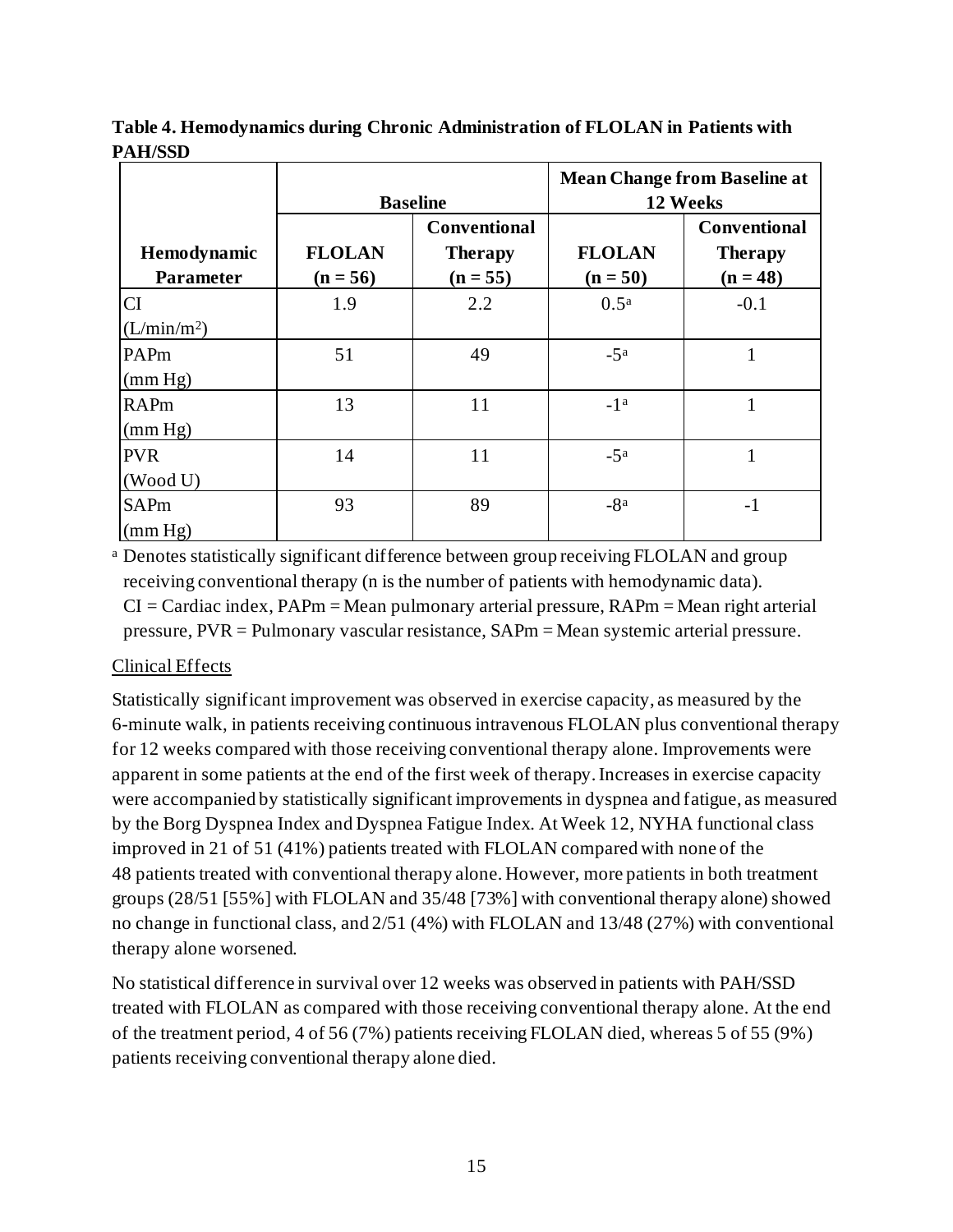## <span id="page-15-0"></span>**14.3 Increased Mortality in Patients with Heart Failure Caused by Severe Left Ventricular Systolic Dysfunction**

A large trial evaluating the effect of FLOLAN on survival in NYHA Class III and IV patients with congestive heart failure due to severe left ventricular systolic dysfunction was terminated after an interim analysis of 471 patients revealed a higher mortality in patients receiving FLOLAN plus conventional therapy than in those receiving conventional therapy alone. The chronic use of FLOLAN in patients with heart failure due to severe left ventricular systolic dysfunction is therefore contraindicated.

## <span id="page-15-1"></span>**16 HOW SUPPLIED/STORAGE AND HANDLING**

## <span id="page-15-2"></span>**16.1 How Supplied**

FLOLAN for injection is supplied as a sterile freeze-dried powder in 17-mL flint glass vials with gray butyl rubber closures.

pH 12 STERILE DILUENT for FLOLAN is supplied in plastic vials containing 50-mL diluent with fluororesin-faced butyl rubber closures with aluminum overseal and lavender plastic flip-off cap.

| <b>FLOLAN</b> for injection | $0.5$ -mg (500,000 ng) per vial, carton of 1                             | NDC 0173-0517-00 |
|-----------------------------|--------------------------------------------------------------------------|------------------|
|                             | 1.5-mg $(1,500,000 \text{ ng})$ per vial, carton of 1   NDC 0173-0519-00 |                  |
| $pH$ 12 STERILE             | 50 mL per vial, carton of 2                                              | NDC 0173-0857-02 |
| <b>DILUENT</b> for FLOLAN   |                                                                          |                  |

## <span id="page-15-3"></span>**16.2 Storage and Handling**

Proper storage and handling are essential to maintain the potency of FLOLAN for injection.

Unopened vials of FLOLAN powder are stable until the date indicated on the package when stored at room temperature, 15°C to 25°C (59°F to 77°F) and protected from light in the carton.

Unopened vials of pH 12 STERILE DILUENT for FLOLAN are stable until the date indicated on the package when stored at room temperature, 15°C to 25°C (59°F to 77°F). DO NOT FREEZE.

## <span id="page-15-4"></span>**17 PATIENT COUNSELING INFORMATION**

*Advise the patient to read the FDA-approved patient labeling (Patient Information).*

Advise patients:

- FLOLAN must be reconstituted only with pH 12 STERILE DILUENT for FLOLAN.
- Reconstituted solutions prepared with pH 12 STERILE DILUENT for FLOLAN do NOT require use with a cold pouch.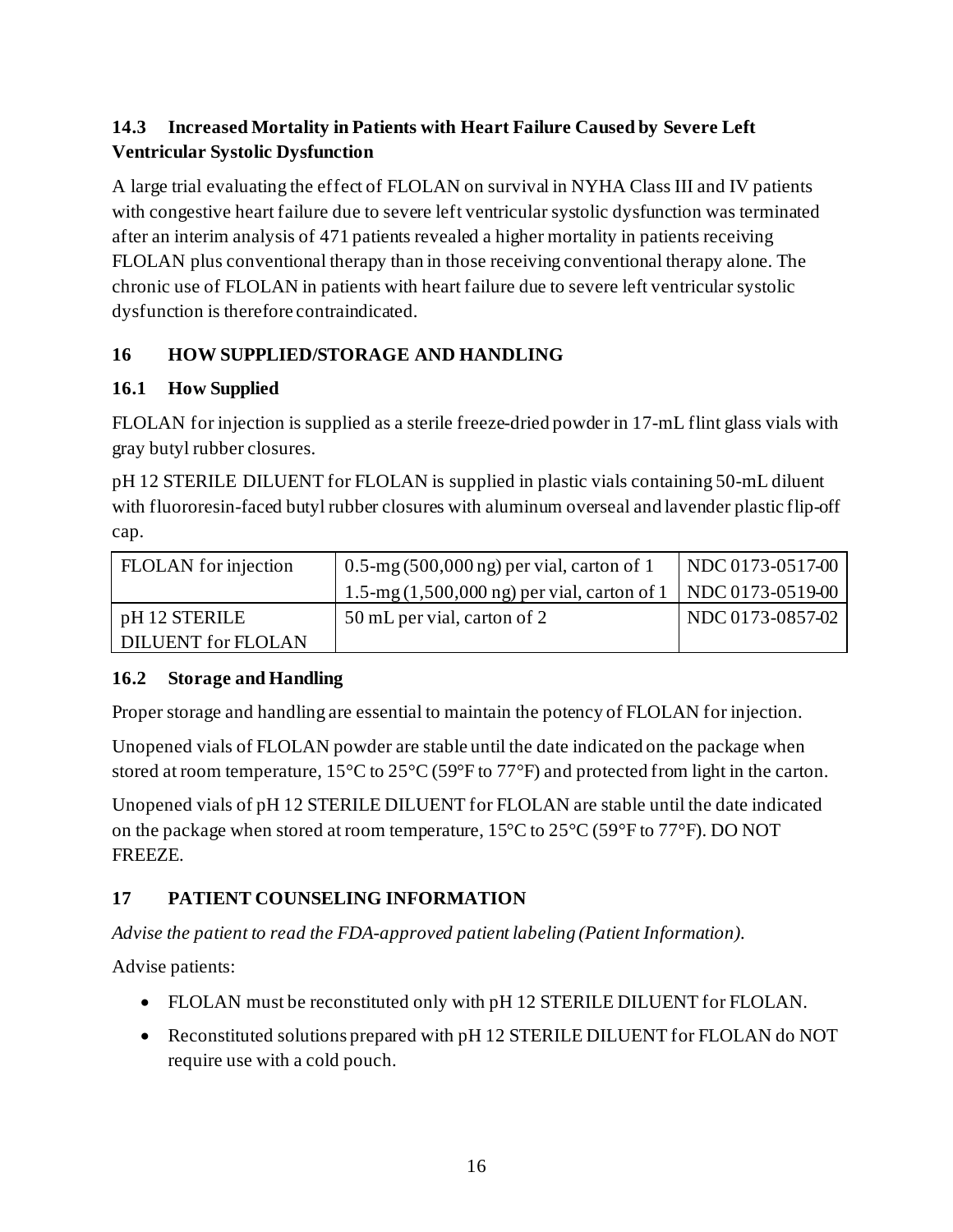- FLOLAN is infused continuously through a permanent indwelling central venous catheter via a small, portable infusion pump. Thus, therapy with FLOLAN requires commitment by the patient to drug reconstitution, drug administration, and care of the permanent central venous catheter. Patients must adhere to sterile technique in preparing the drug and in the care of the catheter, and even brief interruptions in the delivery of FLOLAN may result in rapid symptomatic deterioration. A patient's decision to receive FLOLAN should be based upon the understanding that there is a high likelihood that therapy with FLOLAN will be needed for prolonged periods, possibly years. Consider the patient's ability to accept and care for a permanent intravenous catheter and infusion pump.
- FLOLAN prepared with pH 12 STERILE DILUENT for FLOLAN must not be used with any preparation or administration materials containing PET or PETG. Only use materials provided by a healthcare provider or pharmacist.
- To adjust infusion rates of FLOLAN only under the direction of a physician.
- To avoid interruptions in drug delivery, the patient should have access to a backup infusion pump and intravenous infusion sets.
- To contact their healthcare providers if any unusual bruising or bleeding develops.

Trademark is owned by or licensed to the GSK group of companies.



GlaxoSmithKline Research Triangle Park, NC 27709

©2021 GSK group of companies or its licensor.

 $FL:10PI$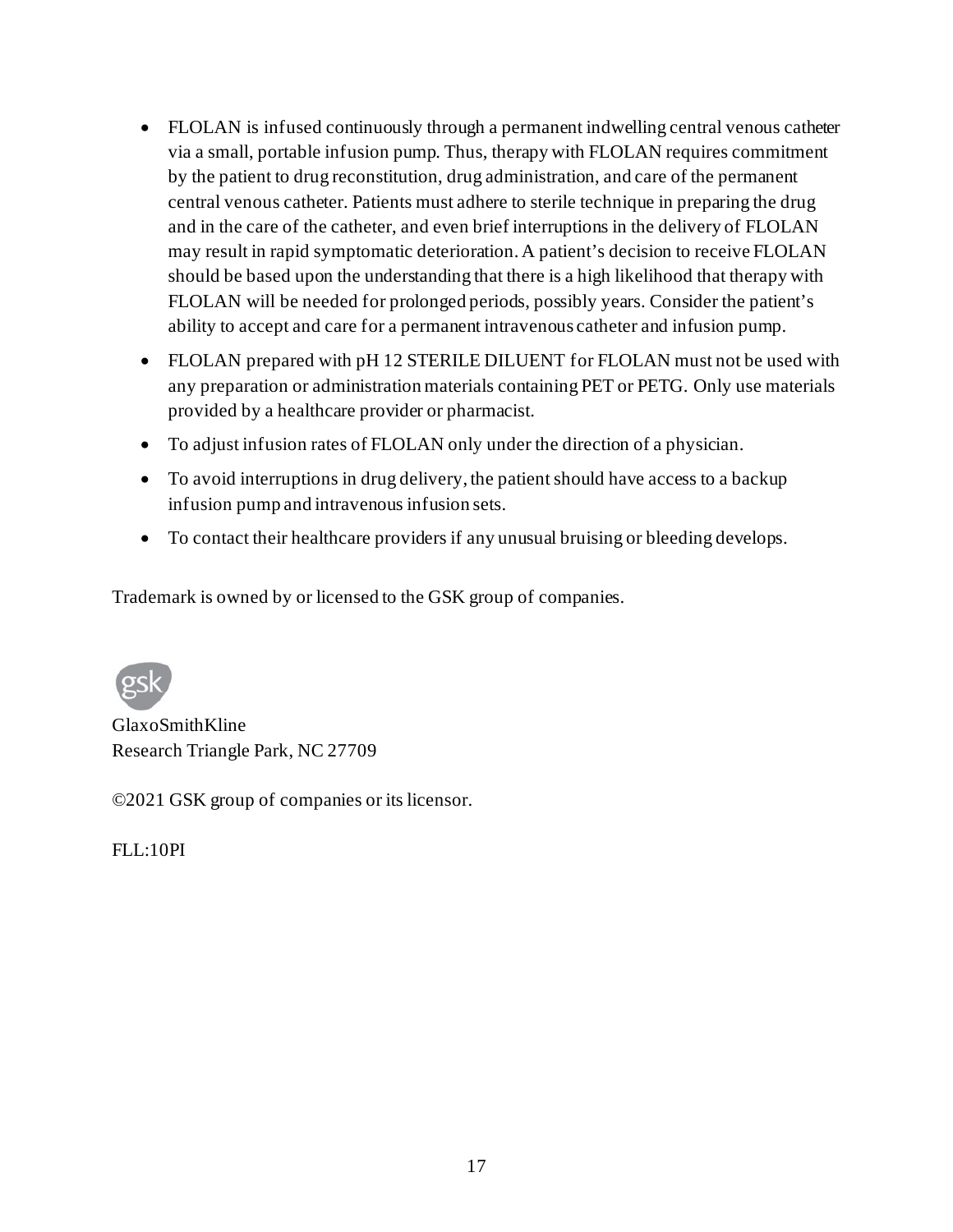# **PATIENT INFORMATION FLOLAN (flow-lan)**

#### **(epoprostenol sodium)**

#### **for injection, for intravenous use**

#### **What is FLOLAN?**

FLOLAN is a prescription medicine used to treat people with certain types of pulmonary arterial hypertension (PAH), which is high blood pressure in the arteries of the lungs. FLOLAN can improve your ability to be physically active.

It is not known if FLOLAN is safe and effective in children.

#### **Do not use FLOLAN if you:**

- have certain types of heart failure. Talk to your healthcare provider before using FLOLAN if you have heart failure.
- are allergic to FLOLAN or any of the ingredients in FLOLAN. See the end of this leaflet for a complete list of ingredients in FLOLAN.

**Before you use FLOLAN, tell your healthcare provider about all of your medical conditions, including if you:**

- are allergic to any medicine.
- are pregnant or plan to become pregnant. It is not known if FLOLAN will harm your unborn baby. You and your healthcare provider should decide if you will use FLOLAN.
- are breastfeeding or plan to breastfeed. It is not known if FLOLAN passes into your breast milk. You and your healthcare provider should decide if you will take FLOLAN or breastfeed. You should not do both.

**Tell your healthcare provider about all the medicines you take**, including prescription and over-thecounter medicines, vitamins, and herbal supplements.

Especially tell your healthcare provider if you take:

- a "water pill" (diuretic)
- a medicine for high blood pressure (hypertension)
- a blood thinner medicine (antiplatelet or anticoagulant medicine)

Ask your healthcare provider or pharmacist for a list of these medicines, if you are not sure.

Know the medicines you take. Keep a list of your medicines with you to show your healthcare provider and pharmacist when you get a new medicine.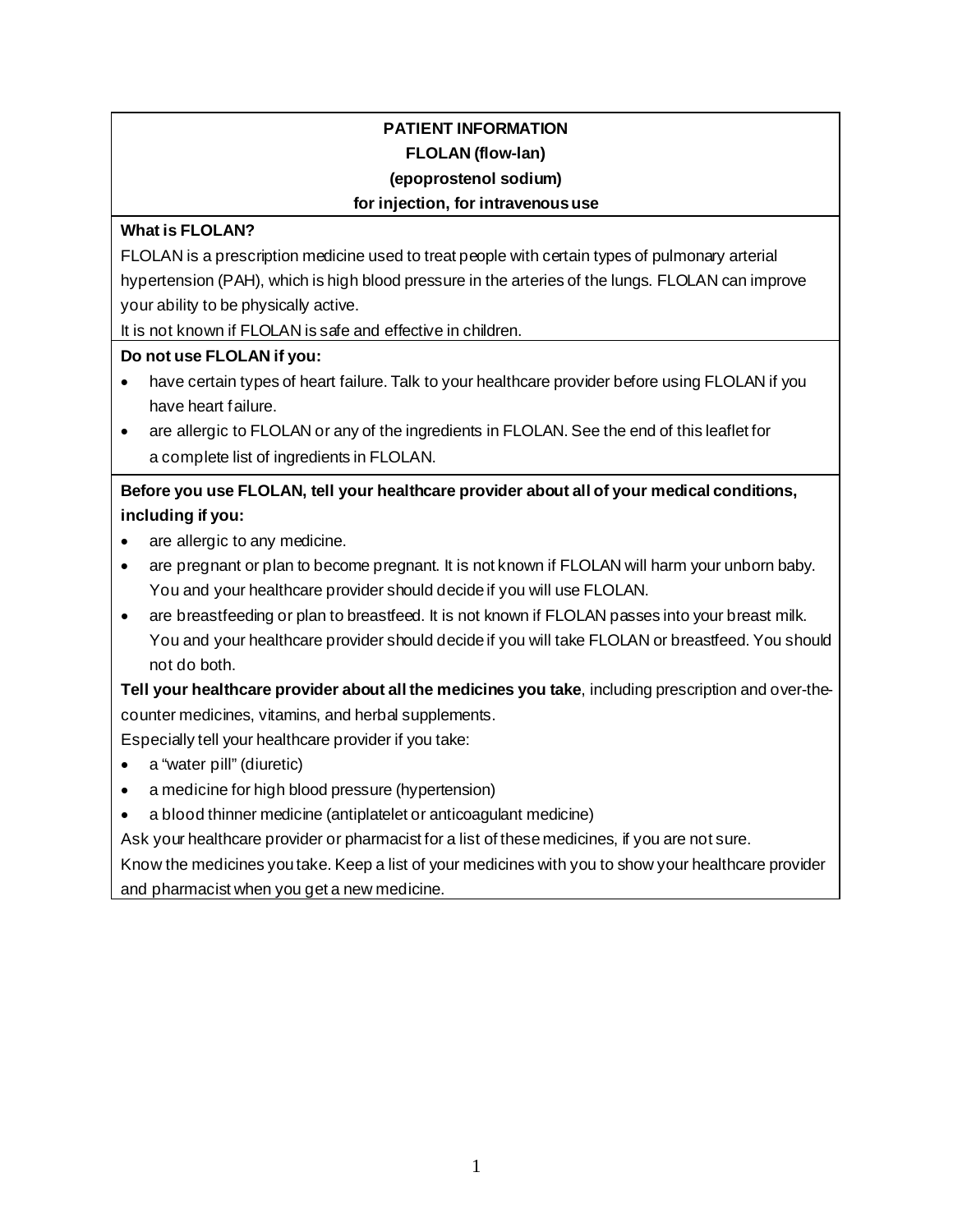#### **How should I use FLOLAN?**

- FLOLAN should only be given by infusion through a catheter placed in a vein (intravenous infusion) using an infusion pump.
- Your first treatment will be given to you by your healthcare provider or nurse. This is so your healthcare provider can monitor you and find the best dose for you.
- If your healthcare provider decides that you or your caregiver can give infusions of FLOLAN at home, you or your caregiver will receive training on the right way to mix and infuse FLOLAN. Do not try to infuse FLOLAN until you have been shown the right way to infuse FLOLAN by your healthcare provider.
- Treatment will be needed for a long period of time, possibly years. You must be able to accept and care for a catheter and infusion pump in order to be treated with FLOLAN.
- Use FLOLAN exactly as your healthcare provider tells you to.
- Do not change your dose or stop your infusion without talking to your healthcare provider. Stopping FLOLAN suddenly can cause serious side effects.
- You should have a backup infusion pump and extra supplies needed for your infusion of FLOLAN.
- Follow your healthcare provider's instructions for taking blood thinner medicines, if prescribed for you.
- Before you use FLOLAN, you must mix (reconstitute) FLOLAN powder with **pH 12 STERILE DILUENT for FLOLAN (comes in a plastic bottle)**.
	- Do not mix FLOLAN with any other diluent. You must use pH 12 STERILE DILUENT for FLOLAN.
	- FLOLAN prepared with pH 12 STERILE DILUENT for FLOLAN must not be used with any preparation or administration materials containing polyethylene terephthalate (PET) or polyethylene terephthalate glycol (PETG). Only use materials provided by a healthcare provider or pharmacist.

See "**How should I store and use FLOLAN?**" for more information about how to use and store FLOLAN the right way.

• A mixed solution of FLOLAN is clear and colorless. Do not use FLOLAN if the mixed solution looks discolored or cloudy, or if the solution has flakes or particles in it.

Using more than the prescribed dose of FLOLAN can lead to death. If you use more than the prescribed dose of FLOLAN, call your healthcare provider or go to the nearest emergency room right away.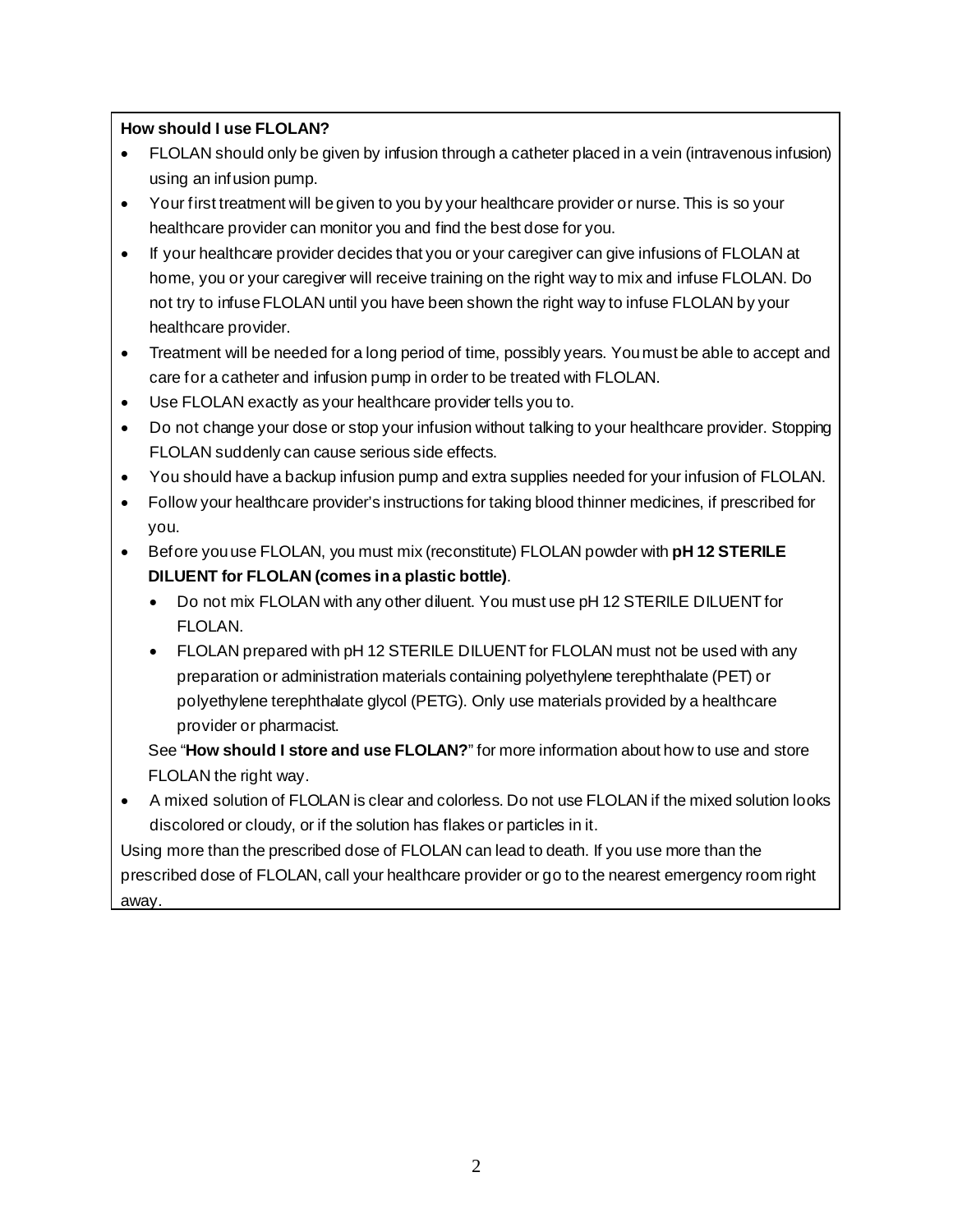**What are the possible side effects of FLOLAN?**

**FLOLAN can cause serious side effects, including:**

- **Fluid in your lungs (pulmonary edema)**. If you develop pulmonary edema after starting FLOLAN, your healthcare provider will stop your treatment and you should not receive FLOLAN again.
- **Worsening symptoms of pulmonary arterial hypertension (PAH) with a sudden decrease in the dose of FLOLAN**. Do not change your dose of FLOLAN or stop your infusion without talking to your healthcare provider. If you suddenly stop or decrease your dose of FLOLAN you may develop worsening symptoms of your PAH, including shortness of breath, dizziness, weakness, or loss of strength.
- **Widening of your blood vessels (vasodilation)**. Vasodilation reactions can happen after you start FLOLAN. These reactions are common and may cause low blood pressure (hypotension), flushing, nausea, vomiting, dizziness, and headache. Your healthcare provider should check your blood pressure regularly during treatment with FLOLAN, especially when you start FLOLAN and after your dose is changed.
- **Increased risk for bleeding**. FLOLAN affects how well your blood clots, so your risk for bleeding is increased. This is especially true if you have other risk factors for bleeding. Tell your healthcare provider if you develop any unusual bruising or bleeding.

The most common side effects of FLOLAN include:

- dizziness
- jaw pain
- headache
- muscle or bone pain
- nausea or vomiting

These are not all the possible side effects of FLOLAN. For more information, ask your healthcare provider or pharmacist.

Call your doctor for medical advice about side effects. You may report side effects to FDA at 1-800- FDA-1088.

## **How should I store and use FLOLAN?**

- Store FLOLAN powder at room temperature between 59°F to 77°F (15°C to 25°C).
- Protect FLOLAN powder from light. Keep unopened vial of FLOLAN in the carton until you are ready to mix.
- Store the pH 12 STERILE DILUENT for FLOLAN at room temperature, 59°F to 77°F (15°C to 25°C). Do not freeze.
- **Vials of pH 12 STERILE DILUENT for FLOLAN are for one-time use only.** Throw away any unused diluent.
- Throw away any vials of FLOLAN powder and pH 12 STERILE DILUENT for FLOLAN that are out of date or that you no longer need.

## **How to store mixed solutions of FLOLAN:**

• Once FLOLAN and the diluent are mixed together, you may use right away or store in the refrigerator. Refrigerate at 36°F to 46°F (2°C to 8°C).